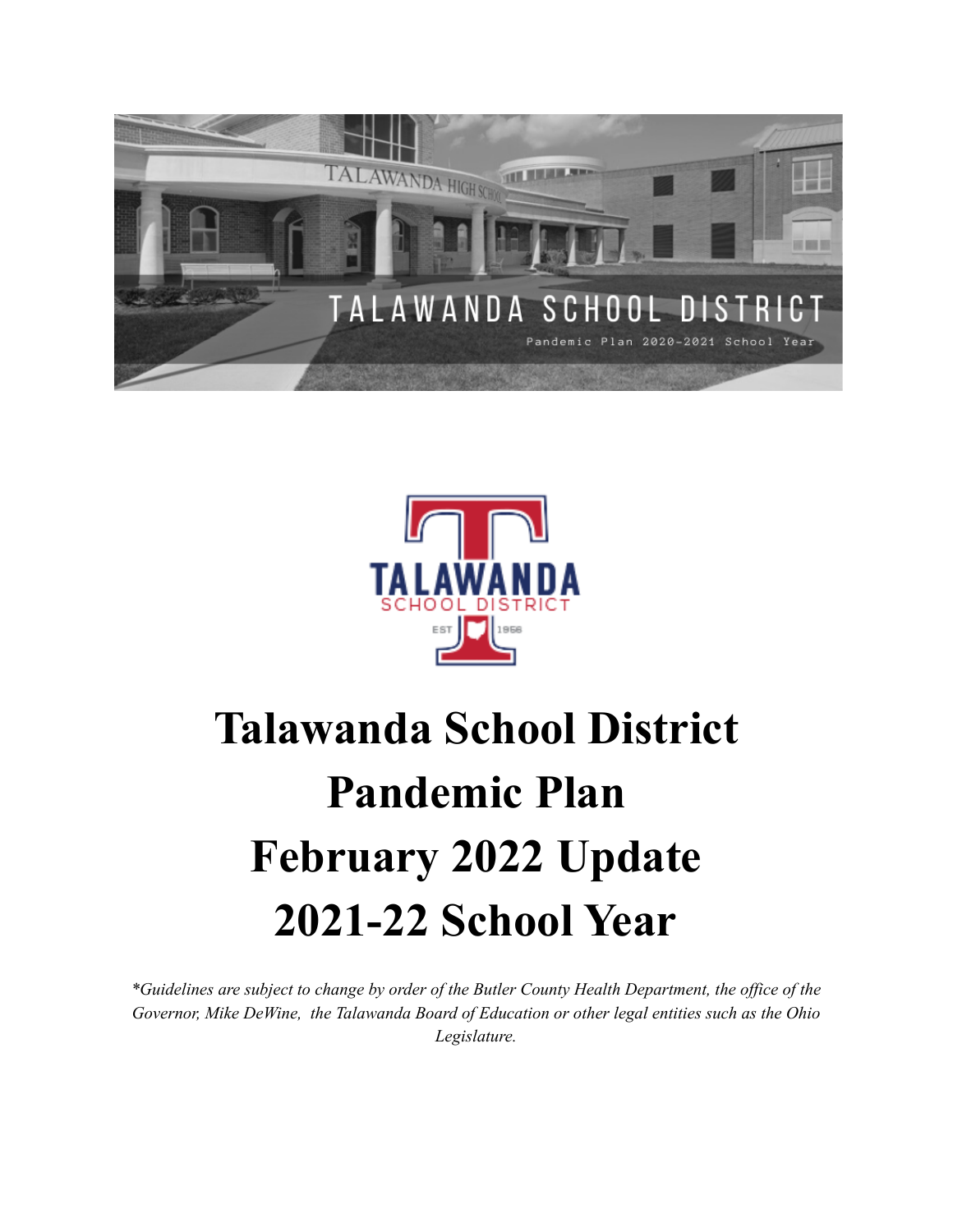# Message from Dr. Theroux

*Talawanda Parents & Families:*

*We hope you and your family have stayed well during COVID-19, we are living in unprecedented times!*

*We are near the end of this COVID19 Pandemic. We are required to have a reopening plan for the 2021-22 school year. We must include procedures for the best case scenario to the worst case scenario. We believe that the COVID19 infection rates will continue to go down while the vaccination rates will continue to rise. With that, this plan will cover the best case scenarios to the worst case scenarios.*

*We will begin in person learning on August 18, 2021 for students in grades 2-12. All students in* K-12 will return to school 5 days a week while PreK students will attend 4 days a week (M-TH). *Students in grades PreK-1 will be provided with appointment times. This time is used by the staff to assess, build relationships, prepare and learn COVID19 protocols, and help prepare instruction and mitigate learning loss for these PreK through Grade 1 students. More details to follow in future correspondences.*

*Many of the Marshall Elementary families are asking if Marshall will open on time on August 18, 2021 due to the new construction. We continue to push for an on time opening of this building. However, we recognize that the schedule is not on track. We will be sending a survey to Marshall families and staff to gain input into possible options if we cannot open on time. We* will then make a plan b. The plan b will be shared with the Marshall staff and families. We will *continue to monitor the Marshall Elementary construction project and let our families know if anything changes.*

*We are not offering a remote learning option for the 2021-22 school year. Our survey had less than 1 percent of the families requesting a remote learning option. However, as I stated earlier, we must plan for the worst case scenario too. If the Governor, ODH, BCDH, Board of Education, or other legal entity declared an emergency or the closing of schools, our staff and administration would develop and communicate similar plans to the 2020-21 school year for a fully remote schedule or a combination of remote and in person learning. OUR GOAL is to open with in person learning for ALL students in August 2021.*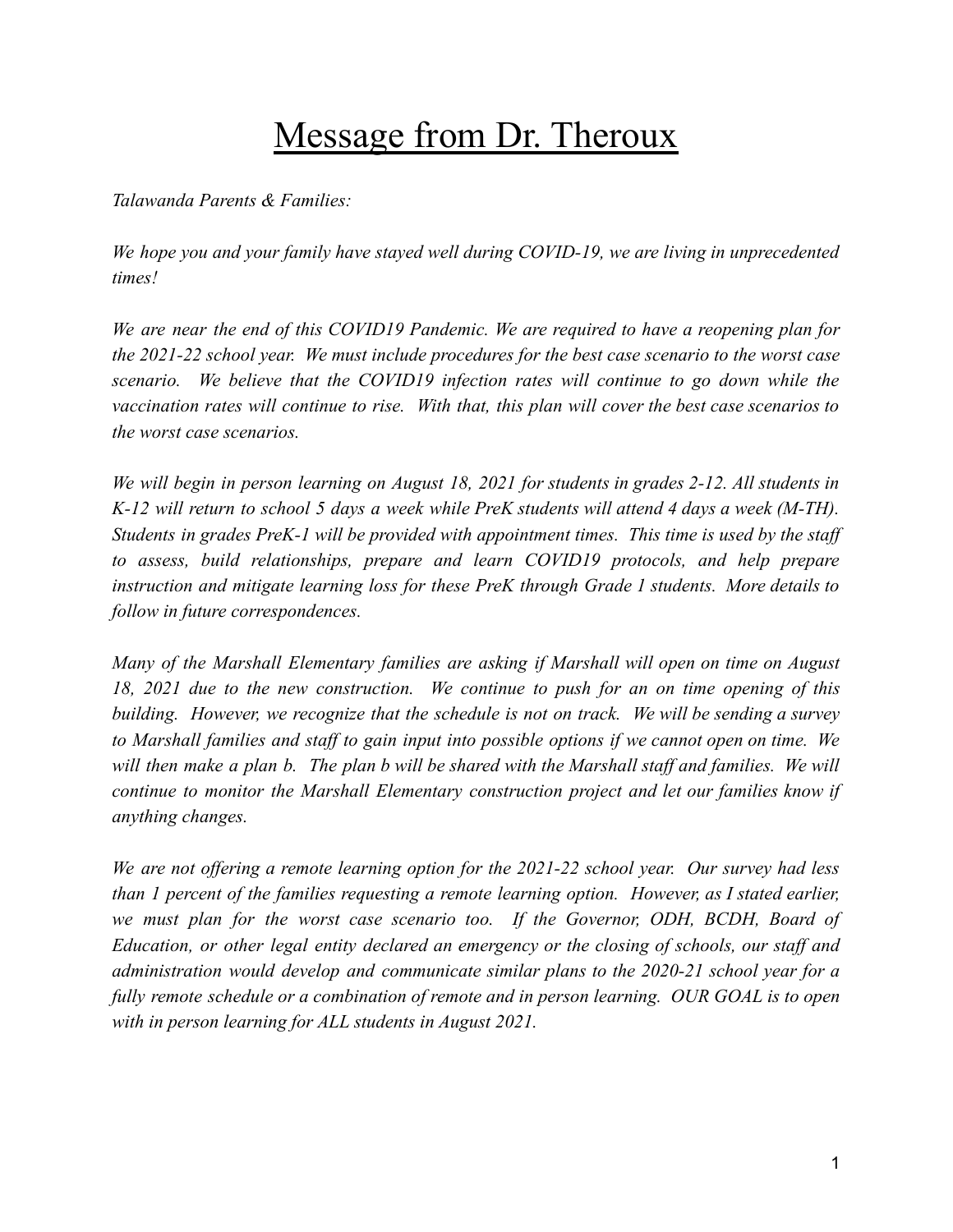*We are working to take every precaution we can to keep students and staff as safe as possible. Please understand that the COVID-19 pandemic continues to evolve within our community, Butler County, and our state. Decisions will be made based upon data and science.*

*Currently, we will not require staff or students to wear masks during the summer activities. However, if families, staff, or students decide to wear masks, they may wear masks. There is still the question about students who are under 12 years of age and are NOT allowed to be vaccinated. As we get closer to August and the opening of the school year, we may need to require students under 12 to wear masks and follow similar protocols put in place during the 2020-21 school year. Our Board of Education will make more decisions as we get closer to the start of school. We will communicate with families when we know more.*

It is imperative that families have a back up plan in the event that their child becomes ill, is *quarantined, or school must shut down. While we believe the COVID19 pandemic is moving in the right direction, it is imperative that families have a plan B ready. We will need to evaluate students, staff, and visitors for COVID19. We will work with BCDH to make determinations of isolation quarantine, or no decrees based upon what we know. Families may need to show proof of COVID19 vaccinations, alternative diagnosis, negative diagnosis or other approved medical documentation. We will continue to review data, disease progression, and evaluate our school plans throughout this pandemic. We will also continue to network with the experts on this subject.*

*Each school will continue to share building specific information to help everyone better understand how the school day will go regarding social distancing, hallways, meal times, recess, etc. Our goal is to open schools with increased cleaning, reminders of social distancing, proper hand washing and cleaning, and optional mask wearing. We know and believe our plans could change if COVID-19 numbers rise.*

*As always, we appreciate the partnership we have with our families and community and know that families will continue to work with us to ensure that students are participating and are engaged in learning. The district curriculum team continues to monitor our educational options as well as each school. There are Student Assistant Programs (SAP) that will monitor individual students who need additional interventions and support. We want each student to be* engaged in a learning program that is the best fit for them. We will have mechanisms in place so *that TSD and parents can monitor student progress and we are always available to connect students with intervention if needed. We all want our students to continue learning and to be engaged in their own learning process. Please contact your teacher first if you have any questions or concerns and then the principal if needed.*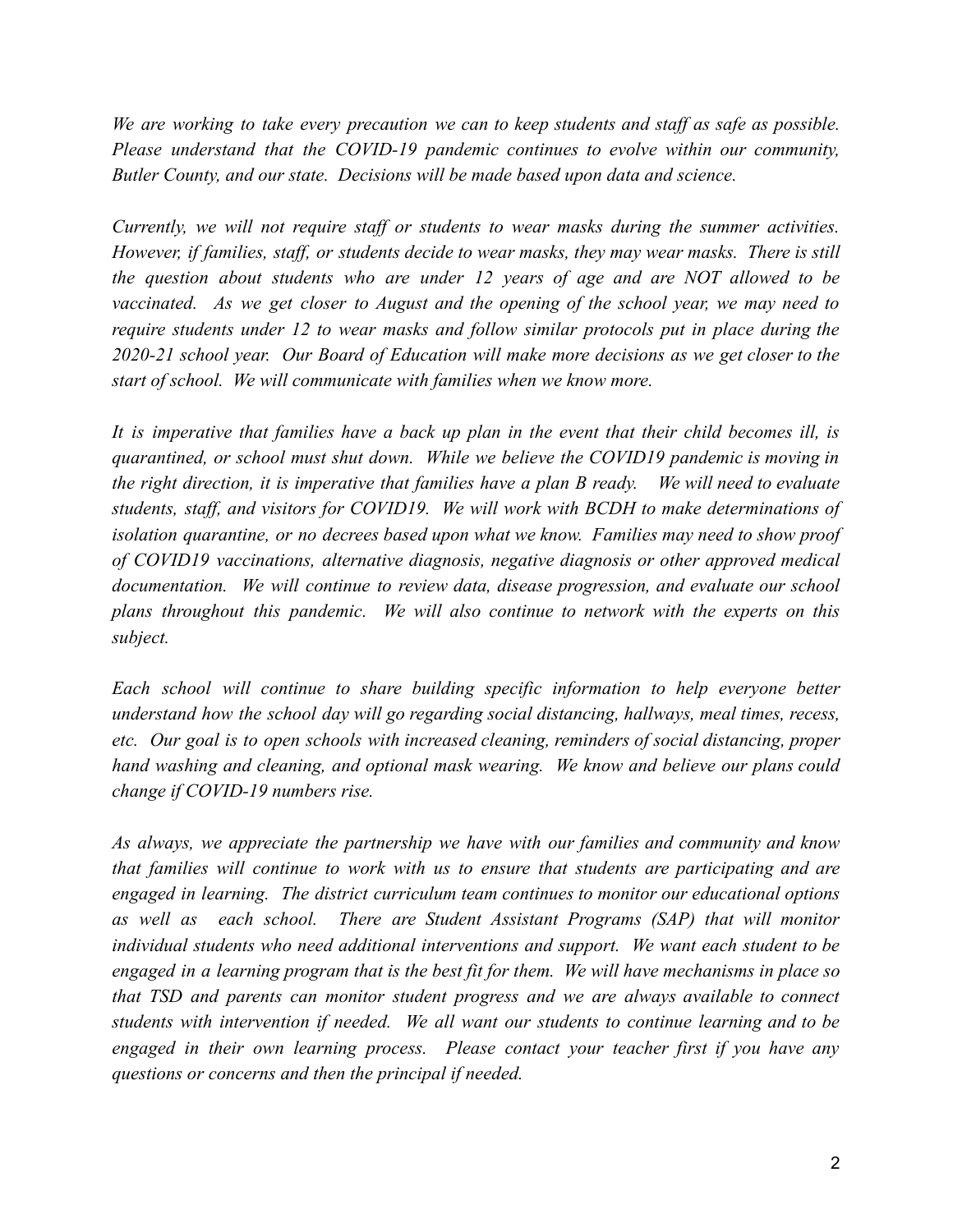*We have been allocated approximately 1.7 million dollars in COVID19, ESSER or American Recovery Funds. Part of the requirement of these funds is to solicit community input into the plan. We provided a SurveyMonkey and public comment at the June 21, 2021 Board of Education meeting to garner information, ideas, suggestions, and priorities in the spending of* these funds. This input is included in the plan that follows. As allowed, if this plan needs to be *updated due to other circumstances and data, we will update the plan, post it, and notify our constituents.*

*Announcements have been made at our Board of Education meetings which are taped and links to the meetings can be found [here.](https://www.talawanda.org/departments/board-of-education-2/virtual-boe-meetings-links-252/) Information may be found on our website, Board of Education Videotaped meetings, Talawanda emails, social media and all calls. Schedules will be sent to our students and families prior to the school year starting. Each building has also provided individual details regarding the in person learning and COVID19 protocols still required. Please contact the building or central office, if you have additional questions.*

*Please know that our team stays in regular communication with Governor DeWine's office, the Ohio Department of Education, Butler County Health Department, City of Oxford, Talawanda Townships, and the legislators. We will continue to monitor changes with COVID-19, and will adjust school plans as necessary to keep everyone as safe as possible.*

*We also need our families to check our websites, watch our school board meetings online, and use Talawanda's official communication channels as the source of information for the district. It is critical that our families have accurate information during this time and the best way to* receive it is from the district directly. We will be utilizing our parent emails and the district blog *on our website heavily at this time.*

*We need your assistance as well as our community's assistance. We want to keep our students* and staff as safe as we possibly can, while also providing quality instruction. It will take all of us *together to make this happen, ensure that our schools can open in-person (face-to-face), and that families, students, and staff are as safe as possible during this pandemic.*

We know these are uncertain times, but we are all in this together. Hang in there! We will get *through these unprecedented times with proper planning, patience, and care for one another. Our goal is to open in August with in-person learning.*

*Thank you.* Dr. Edward Theroux *Superintendent*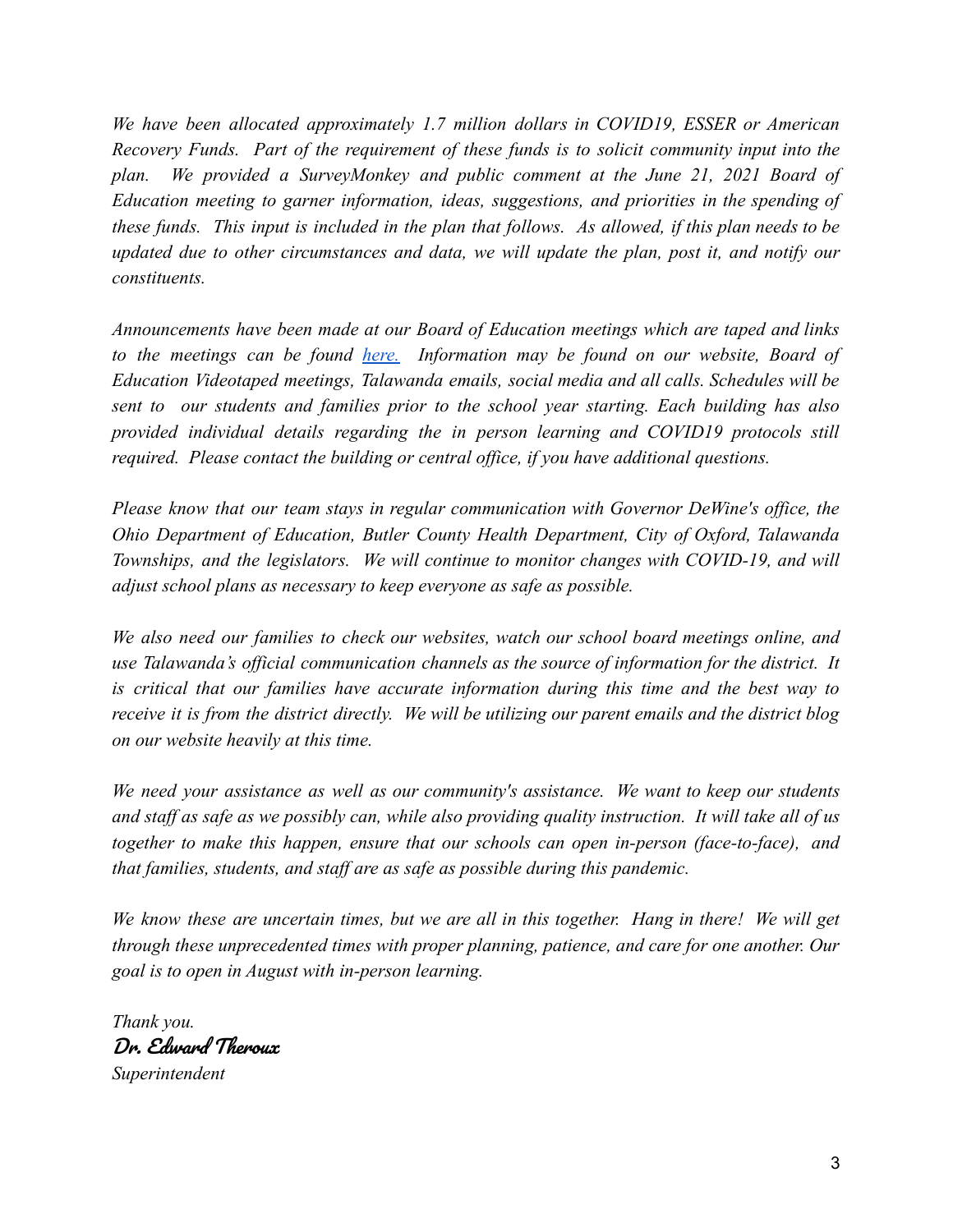# Table of Contents

| 2021-2022 Calendar                                   | Page 6  |
|------------------------------------------------------|---------|
| School Year Reopening Plan Goals                     | Page 7  |
| Preface                                              | Page 8  |
| Option 1- Face-to-Face Learning                      | Page 9  |
| Option 2- Worst Case Scenario-Online/Remote Learning | Page 10 |
| <b>Calamity Days and Delays</b>                      | Page 11 |
| Summer School Choice                                 | Page 11 |
| Transportation: No OPEN Enrolled bused               | Page 12 |
| Communication for Positive COVID-19 Cases            | Page 12 |
| Temperature & Wellness Checks                        | Page 13 |
| Non-Related COVID-19 Student Health Issues           | Page 13 |
| Non-Related COVID-19 Staff Health Issues             | Page 16 |
| Food Services                                        | Page 17 |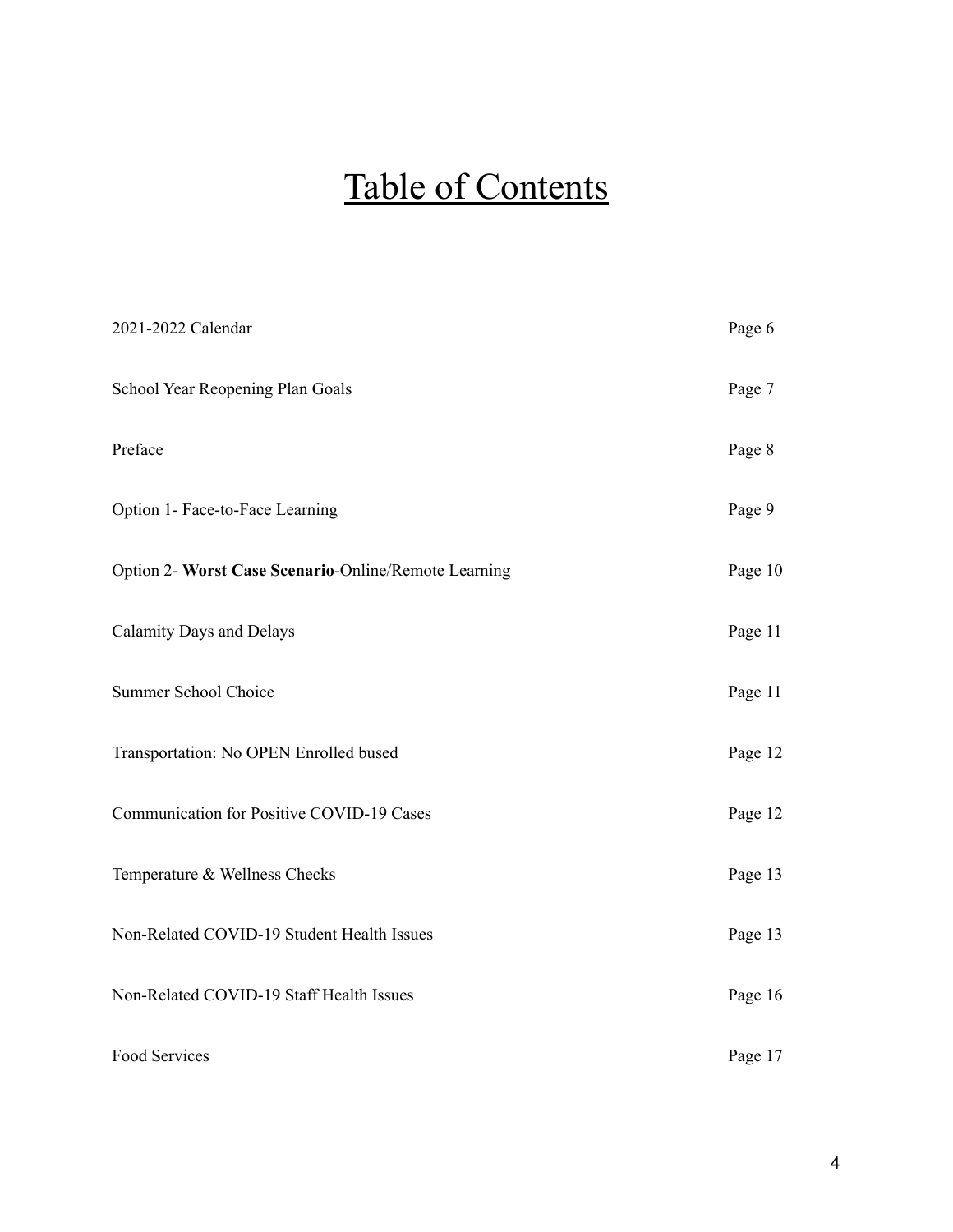| Classroom Occupancy- Building Space Issues               | Page 17       |
|----------------------------------------------------------|---------------|
| Worst Case Scenario: Remote Learning or In Person Choice | Page 18       |
| Visitors/Volunteers/Lunches/Parties with Students        | Page 19       |
| Masks                                                    | Page 19       |
| Transportation                                           | Page 19       |
| Typical School Day- DRAFT Example                        | Page 19       |
| Recess                                                   | Page 20       |
| Field-Trips                                              | Page 20       |
| Athletics/Extra-Curricular Activities                    | Page 21       |
| Maintenance                                              | Page 22       |
| <b>Facility Use</b>                                      | Page 22       |
| Public Participation inAR, ESSER/COVID Funds             | Page 22       |
| *Plans are subject to change by TSD                      | Page 22       |
| Appendix A/Appendix B- DRAFT                             | Pages 23 & 24 |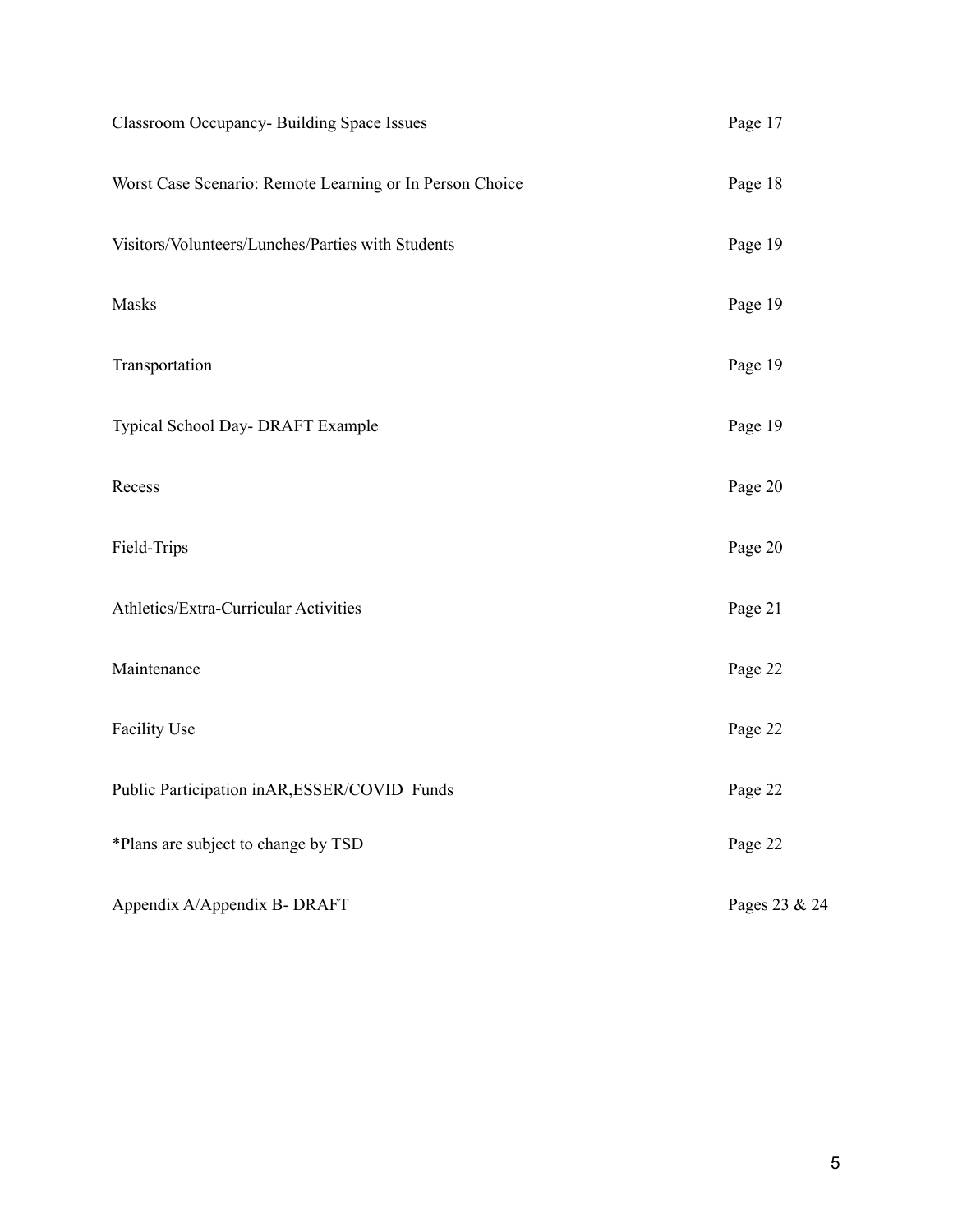#### *TSD Calendar*



#### 2021-2022 Talawanda School Calendar

For BOE approval: 5/17/21

\*Subject to change due to COVID-19, mandates by Governor, legislators, ODH, BCDH, ODE, Board of Education or other entity

\*\*Marshall Construction Delays could also affect Marshall start. Our goal is to start Marshall on time in August.

\*\*\*PreK-Grade 1 students will be contacted regarding official start date/times. Students will be assessed and be prepared to return to in person learning during the first few days of school.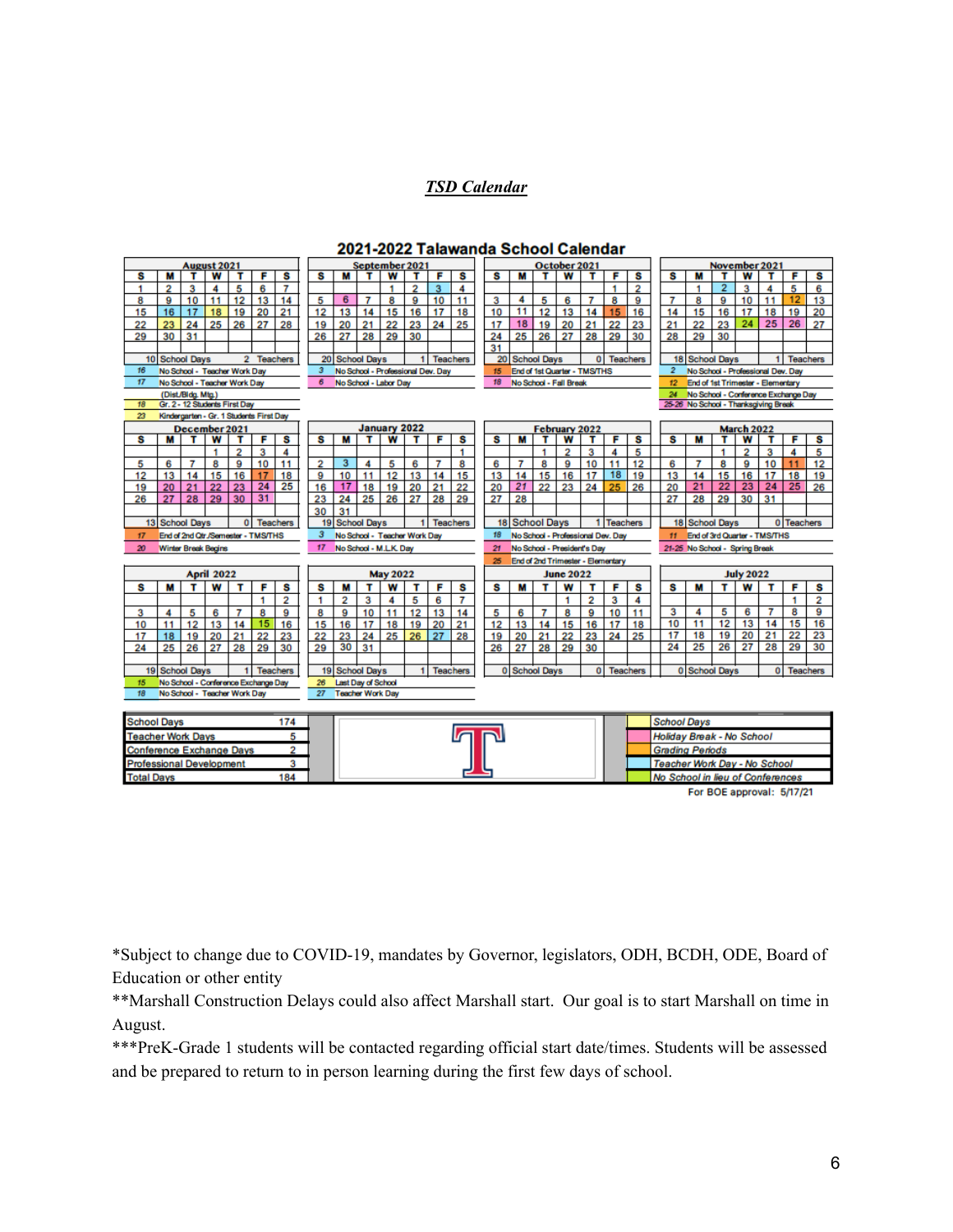# Pandemic/Continuity of Services/Return to In Person Learning Plan



# **Talawanda School District** 131 W. Chestnut St. Oxford, Ohio 45056 (513) 273-3100 ~ www.talawanda.org

#### **TALAWANDA EMPOWERS!**

#### **Talawanda School District 2021-22 SY Plan**

The following information will provide you with some of the procedures and requirements that we will put in place to open our schools for the 2021-22 school year. We will follow any changes made by the Governor, Ohio Department of Education, Butler County Health Department, Ohio Department of Education, legislators, or any other entity that makes changes to our opening..

We will open our schools for all students PreK-12 according to our calendar. All students will attend in-person. There will be NO remote learning option for the 2021-22 school year.

#### **OUR GOAL: To provide parents and families with the best learning options during this COVID-19 pandemic as possible while maintaining compliance with all mandates.**

The Talawanda School District needs to partner with our families, students, and community during this unprecedented time. There will be a risk to have students and staff come back to our buildings for In-Person Learning. Some students and staff will not be vaccinated. Even being vaccinated does not guarantee that a vaccinated person will not catch COVID19. We still will be required to work with BCDH in determining if people need to be quarantined, isolated, or other determination.

Keeping our buildings open will require all of us to work together. We need to do all we can to ensure COVID-19 does not spread. The increased handwashing/hygiene/cleaning, social distancing, keeping students and staff at home when ill, and our partnership with TSD families will help us achieve this goal. The Board of Education will make a final decision about the wearing of masks. Students who are younger than 12 may not have the ability to be vaccinated and may need to wear masks. We will make future decisions based upon mandates and what is happening with COVID19. Again, we will plan for the best and worst case scenario.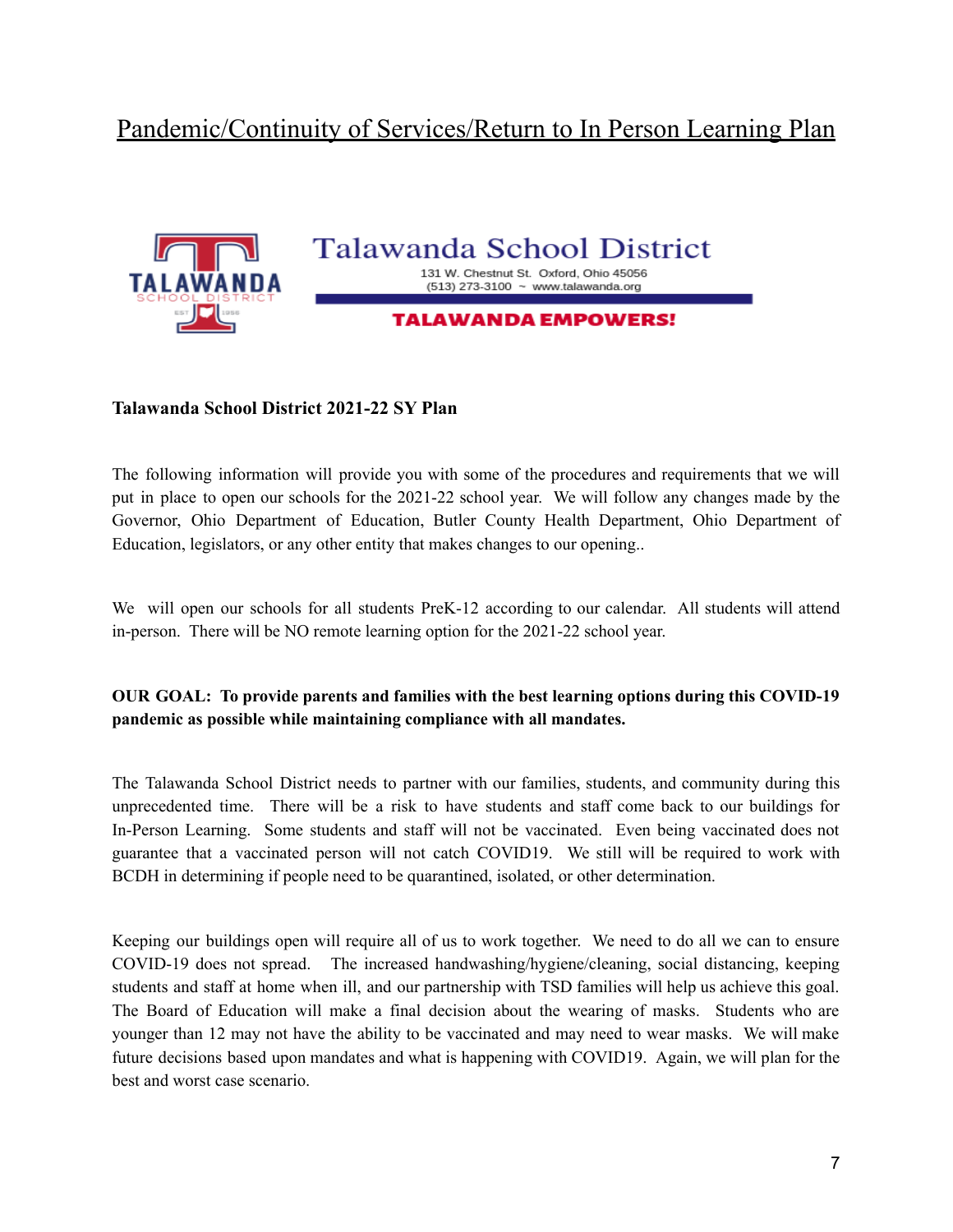**PREFACE:** All Ohio schools were closed for the remainder of the school calendar beginning on March 10, 2020, by order of the Governor and State Health Commissioner in response to the COVID-19 pandemic. In early June, little guidance was available from the Ohio Department of Education regarding guidelines for school re-opening for the 2020-21 school year. Butler County superintendents continue to meet and plan together as well as meet the unique differences between each district. The Health Department has also been involved in our planning. Like all other districts, the Talawanda School District has submitted our plan to the Health Department and Ohio Department of Education.

We opened schools in October 2020. We kept the elementary schools open for the rest of the school year. We were not able to keep middle and high school open. Those buildings closed after 3 weeks due to staff shortages, safety issues, and COVID-19 spread. The middle and high schools were opened in January 2021 and remained open until the end of the school year.

Families were provided with a choice of in-person learning or remote learning (October, January, and March). Families were also surveyed to determine if there was a desire for a remote learning option for the 2021-22 school year. Less than 1% of the families indicated a desire for a remote learning option for the 2021-22 school year. No remote learning options will be offered during the 2021-22 school year PENDING no other mandates or changes in the COVID-19 infection rate.

This plan for the 2021-22 school year must be developed and submitted to both the state and federal government. The plan must include the best case scenarios and worst case scenarios. We hope that we will be open to in-person learning to all students in August 2021.

#### **These general principles will guide each school district as they move forward with reopening schools throughout Butler County:**

1. Each school district will implement recommended safety protocols to the highest degree

possible and be prepared for the best and worst case scenarios.

2. Each school district will work closely with the Butler County Health Department to promote safety in each school building.

3. Each school district will be transparent with all stakeholders that some level of risk will always be present when children and school district employees occupy school district facilities.

4. School districts recognize the need for consistency in areas of operations while recognizing that individual differences in classroom sizes, school facilities, and building operations may lead to some inconsistencies.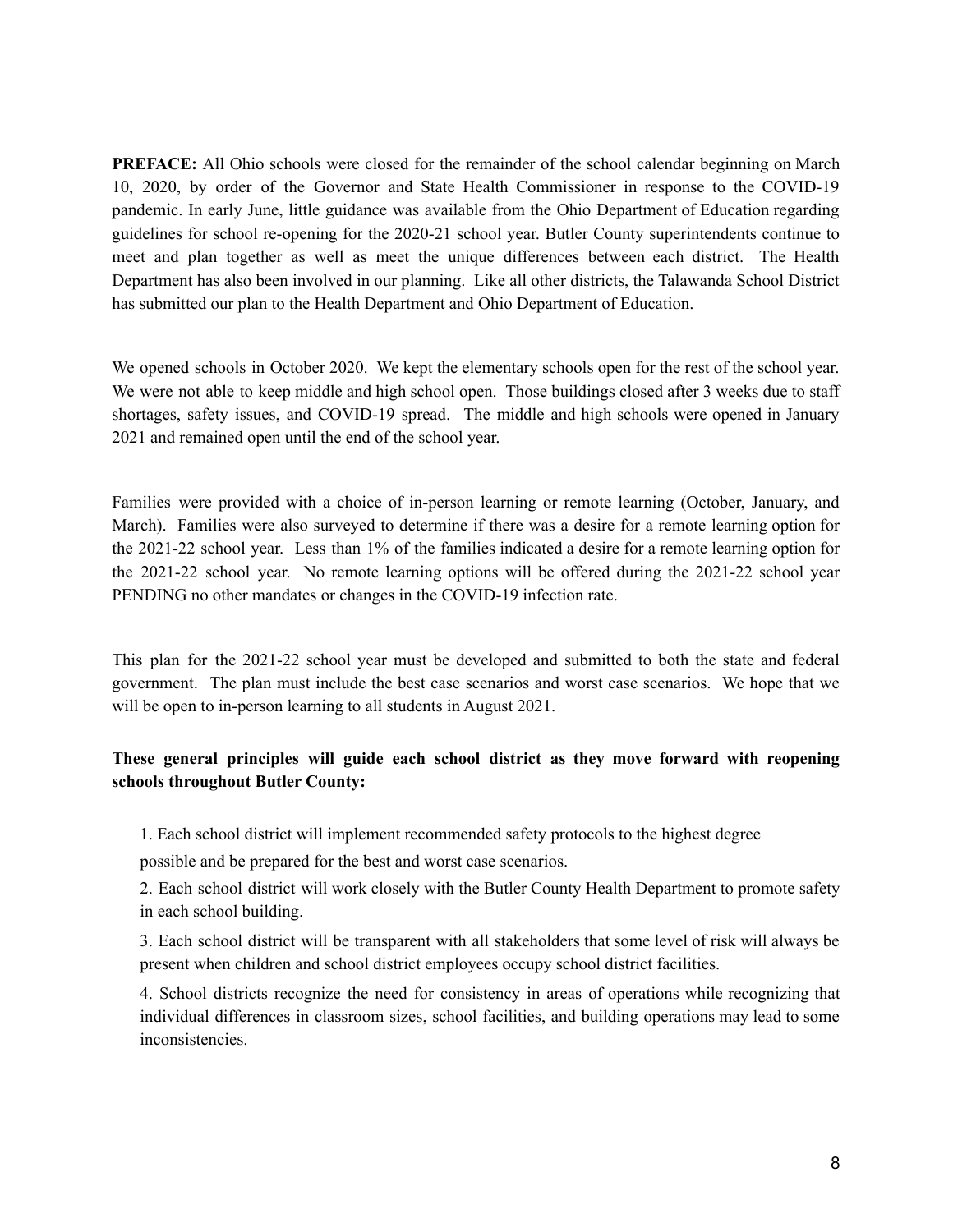**Six Health Department principles for** *People who are NOT Vaccinated* **common to all Butler County Public School Districts:**

#### **Guiding Principles for Schools During the COVID-19 Pandemic**

- **● Distance: As much social distancing as possible (6 Feet when possible).**
- **● Time: Spend as little time close together as possible. Minimize visitors and contact.**
- **● Hygiene: Keep hands clean with frequent washing and hand sanitizer.**
- **● Cleaning: Clean surfaces often, between people.**
- **● Optional Face Coverings: Keep nose and mouth secretions to yourself by wearing face coverings.**
- **● Screen: Check daily temperatures, and do symptom (wellness) checks for those working/entering school buildings.**

# *We will continue to work with BCDH to contact trace and make decisions based upon COVID-19 infections and symptoms.*

#### **1. Face-to-Face School or In-Person**

a. As much social distancing as possible on the bus and at school. Please recognize that buses and classrooms are small and prohibit 6-feet of social distancing.

b. Increased cleaning of schools and buses.

c. Masks will be optional if all students have the ability to be vaccinated. The Board of Education will work with BCDH to make decisions requiring the mandated wearing of masks.. If students cannot be vaccinated due to the COVID-19 vaccinations not being permitted for a particular age group like children under the age of 12, mandated wearing of masks may be required.

d. If masks are mandated or made optional, masks must be appropriate and follow all policies and Code of Conduct.

e. Plan approved by Governor, legislators ODE, Federal/State, Butler Health Department, and meets ODE, City, Townships, and Governor's requirements.

f. Professional Development for staff on COVID-19, expectations, and cleaning.

- g. Limitation of visitors. Must have administration approval.
- h. Daily wellness checks of students and staff at home before coming to school.
- i. Staff and students who are sick, quarantined, or living with a sick or quarantine member are not to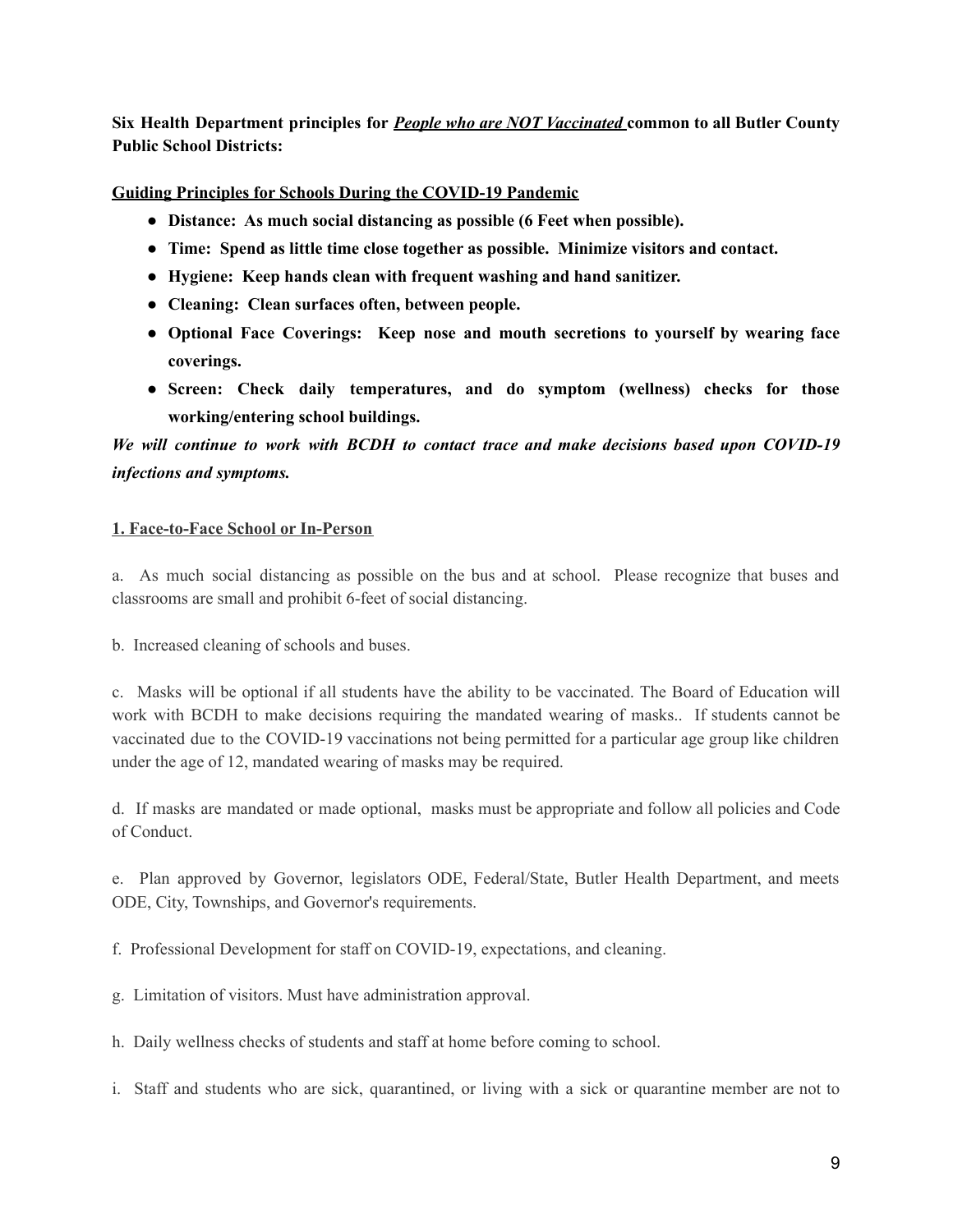come to school.

j. Sanitizer provided at school with increased emphasis on hand-washing and not touching face.

k. Individual building procedures to maximize safety, health, and welfare of both students and staff while providing outstanding education.

l. School Administrators will continue to monitor athletics and extracurriculars. Based upon conditions, decisions will be made for the rest of the school year.

m. Not allowing facility rentals or usage unless administrator approval is gained.

n. Field trips and other excursions may be limited or prohibited. Administration to make final decisions.

o. School meals in the cafeteria will maximize social distancing as much as possible. School meal times may look different in each building. Each building will develop its own process based upon space and needs.

p. HVAC systems and filters are monitored consistently to ensure adequate air flow.

q. We will continue to monitor the situation and make changes as needed or required.

r. Students who refuse to comply with procedures, wearing of masks, and other requirements may be subject to disciplinary action.

s. Students will need to bring their own water bottle filled with water each day**.**

t. Optional Masks or Mandated masks: Students SHOULD have at least 2 masks per day. Students can then change out masks if there is a nose bleed, masks get wet or dirty, etc. Talawanda will NOT provide masks for the bus, school, or other school related activities. Families would need to purchase masks.

# **2. Worst Case Scenario: Remote Online Learning**

**\*If Talawanda Schools are mandated to offer a Remote Online Learning program, are closed due to the pandemic, or required to follow new protocols due to an increase of COVID-19 infections, this worst case scenario would be implemented. It would look similar to the 2020-21 school year. We would communicate this Worst Case Scenario: Remote Online Learning to our families and students.**

a. A decision questionnaire may be sent to families if Talawanda is allowed to offer both in-person learning and remote learning options. However, this would also be in effect if Talawanda School District was closed down.

b. Students will work at home.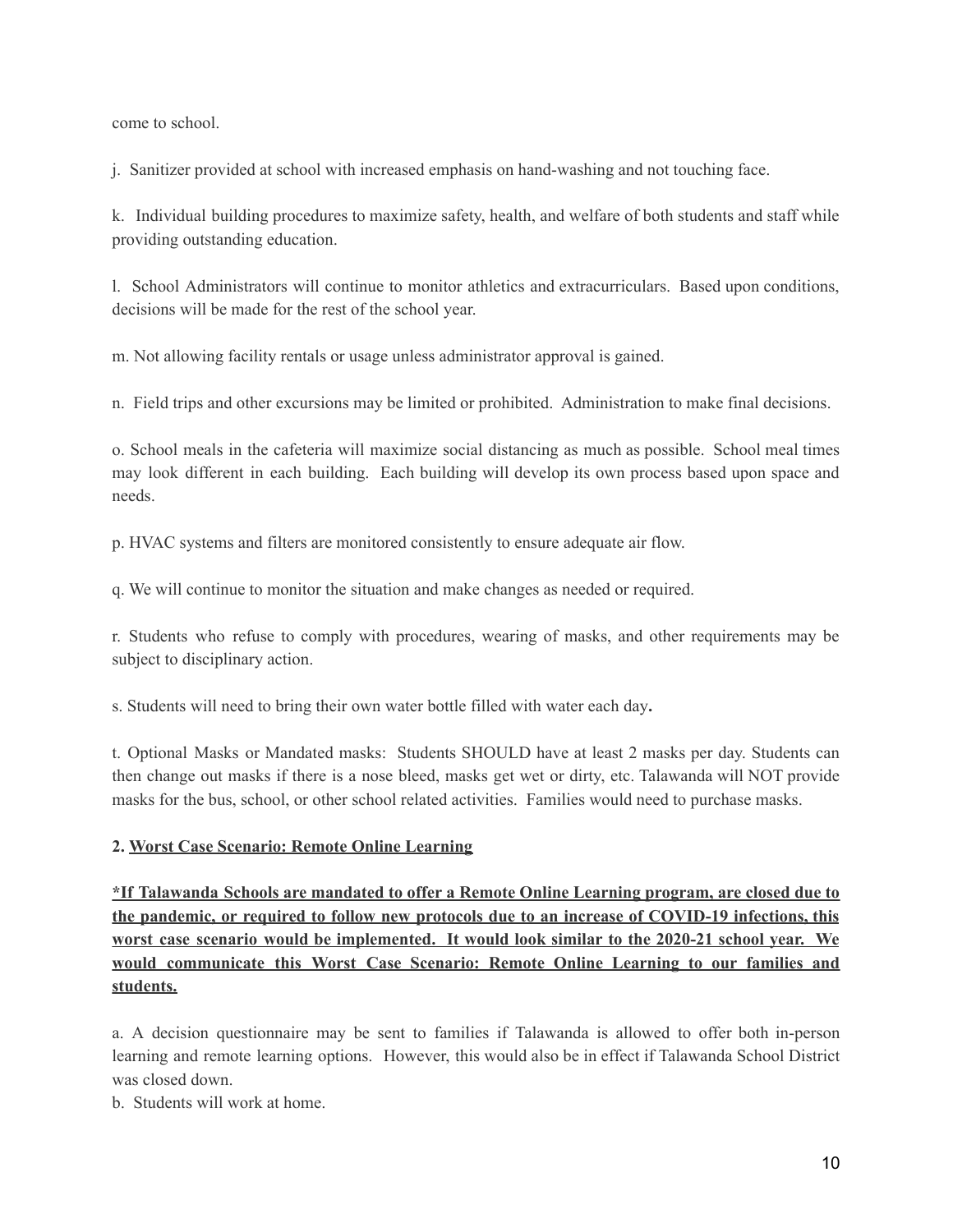c. Talawanda will continue to provide the Chromebook or IPAD (or other devices) for online learning (hot spot if needed).

d. Each teacher and building will provide additional details for this remote online learning program.

e. Talawanda teachers will provide as much of the teaching as possible.

f. If families have questions, contact the teacher first then the principal.

*\*Special Education and 504 Services will be provided as outlined in each student's individual plans for both of these plans. If you have questions, please contact your child(ren)'s special education teacher or case manager.*

#### **Calamity Days and Delays:**

**Please have a back up plan in case Talawanda School District would need to close classroom(s), building(s), or the district including possible calamity days such as snow days.** We will use up to 5 calamity days. On days 6 or more of a calamity day, remote learning will be provided and expected for all students. Teachers will provide links and directions for those calamity days beyond day 5.

**Please also have a plan b ready for delays especially high school drivers.** If the weather is bad or not safe for high school drivers, students should have a plan b to get to school and home safely.

#### **Worst and Best Case Plan with Future Board Decisions:**

Our plan will need our families, students, and staff to work together to stop the spread of COVID-19 and keep our buildings open and operational. We need your support.

# *The Board has not made a decision about requiring the wearing of masks at the point of the development of this plan. The Board will make a decision at the July Board meeting. The Board may also make additional changes and decisions based upon mandates and COVID19 infection rates.*

Administration will also review and make decisions based upon mandates, orders, and other factors to keep our students and staff safe.

#### **Summer School:**

Summer school activities and choices have been provided to families/students to mitigate learning loss as well as enrich social learning experiences. Refer to the elementary learning activities menu and secondary summer school options.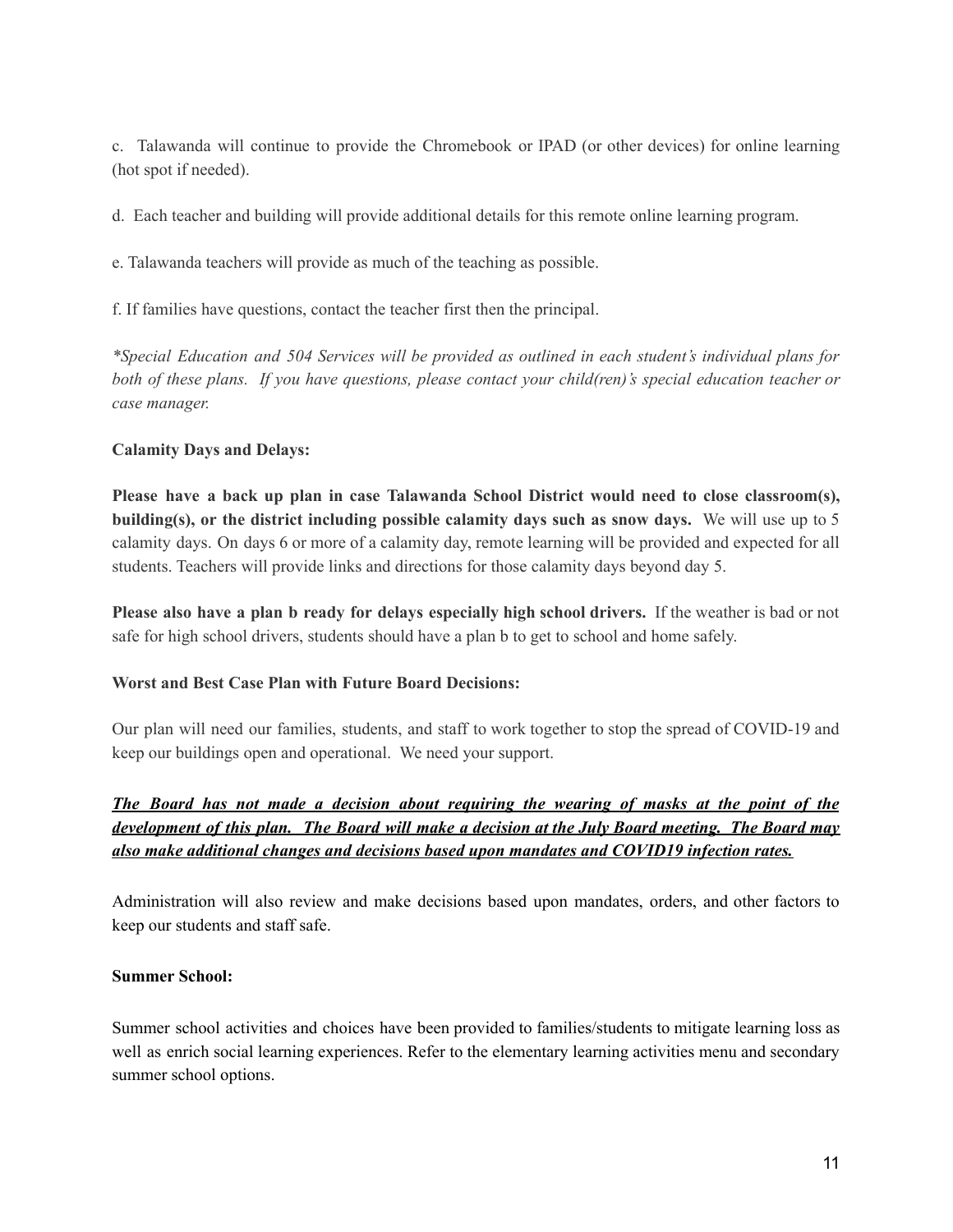#### **Transportation (Buses):**

*Open enrolled students will NOT be provided transportation.*

Students will only be allowed to have one bus stop in the AM and one in the PM. We need to limit exposures and contacts on the buses so that we can keep our students and staff safe and our buildings *open. Students may be dropped of and picked up at each building.*

#### **Communications when a student/staff member has been diagnosed with a COVID-19 positive case:**

Talawanda staff is required to report diagnosis of COVID19 in the home and with each student or staff *member. We will maintain confidentiality as required by law. Personal information including names of students/staf will not be shared with the parents and community if the person tested positive for COVID-19.*

Communication will be developed with the Health Department's involvement. A common template will be communicated to include the following:

- Specify to parents which classroom the confirmed case was in (ex. Mr. Smith).
- Symptoms to watch for.
- Direction to contact your doctor immediately if symptoms develop or take your child to the nearest care center.
- You will also be notified directly if your child will need to be quarantined for 7-10-14 or more days by the health department or Talawanda School District (with direction from the BCDH).
- Alternative diagnosis, negative COVID19 results, COVID19 Vaccination Proof, or other information may be asked and required in order to make final decisions.
- Other Information as needed.

More generalized statements to the building staff will be made.

- The school district is cooperating with the Health Department's work in contact tracing.
- A 7-10-14-day quarantine or more will be required of any student who tests positive with COVID-19 and as determined required by the Butler County Health Department.
- The Butler County Health Department will provide information and support for the school district. Talawanda designated staff (usually the nurse) will explain/define the decisions made due to exposure, living with a person who is positive, tested positive themselves, or other requirements.
- Other information as needed.
- *Our nurses will provide support, guidance, and information if you have any questions or concerns*.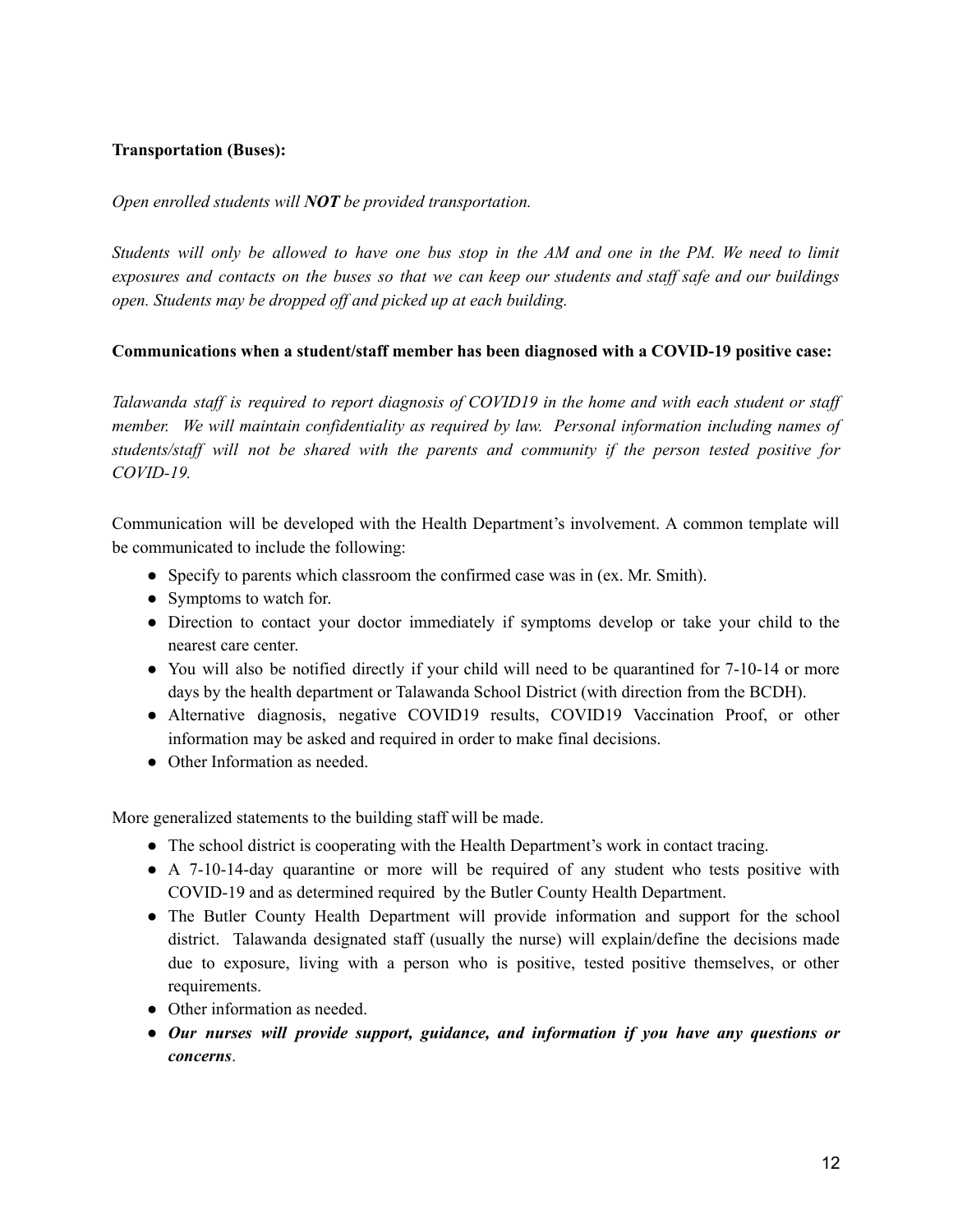**Parents/Family Members:** If at any time during the school year, your child or family member or people you live with or have direct contact, live with someone in the home that is quarantined, or has someone in the home that tests positive for COVID-19 or has symptom(s), *we need you to notify your building administrator, nurse, or secretary as soon as possible. All students and siblings NEED to stay home until a decision is rendered.* This will allow us the ability to plan and ensure a safe building and classroom.

#### **Temperature and Wellness Checks:**

#### **We need your partnership in this area.**

Families will **still** need to check their child(ren) daily. Students must be well. Any student with an illness, not feeling well, a fever (100 degrees or higher), or possessing COVID-19 symptoms or other health issues need to stay home. We are using the 100 degree mark or higher. Please keep ALL siblings home if there are COVID-19 symptoms in any of the family members, fever of 100 degrees or higher, a quarantined individual, or a positive COVID-19 test in any family member.

We want to keep our buildings open. We want to ensure that we stop the COVID-19 virus from getting into our buildings and causing us to shut down our schools. We know this is an inconvenience to our families by having students stay home. Families and parents have to work. *Please have a back up plan so your child(ren) may stay home when ill.* This should be a standard practice even when we are not in the COVID-19 pandemic. The alternative, such as having the COVID-19 virus or other contagious disease spread within our schools, would end up being more of an inconvenience to our families/parents if we had to shut down for extended periods or to close for the year. Please help us keep our buildings open. We know face to face or in person instruction is the best method.

**Student Health Issues that are NOT COVID-19 Related:** *It is imperative that families and Talawanda staf jointly work together to reduce and eliminate the chance for COVID-19 to enter and spread within* our buildings. If your child is ill, please keep your child home. Treat all illnesses that have at least 1 *major COVID-19 symptom or 2 or more minor COVID-19 symptoms as COVID-19. We know this is an inconvenience to families. However, if the illness is COVID-19, we all may be more inconvenienced by* having a classroom, building, and/or district closed for 7, 10, 14 days, or more. We may not know the difference between the flu or other contagious illness so we must take precautions and keep students home *who are ill. We want to keep our schools operational. Thank you for your cooperation.*

#### *Possible Student COVID-19:*

• Students are not to return to school until they are fever free for 24 hours (1 Full Day) without any medication to lower the fever, **AND** showing no signs of other symptoms (1 or more major or 2 or more minor symptoms) for 24 hours (1 Full Day), **OR** at least ten days have passed since the original symptoms started if COVID-19 related or possibly COVID-19 related.

\*If an alternative medical diagnosis is provided by a physician or a negative COVID-19 test result establishes the illness is not COVID-19 related, students may return when there is no fever for 24 hours (1 Full Day) and the student must be symptom free (1 or more major COVID-19 or 2 or more minor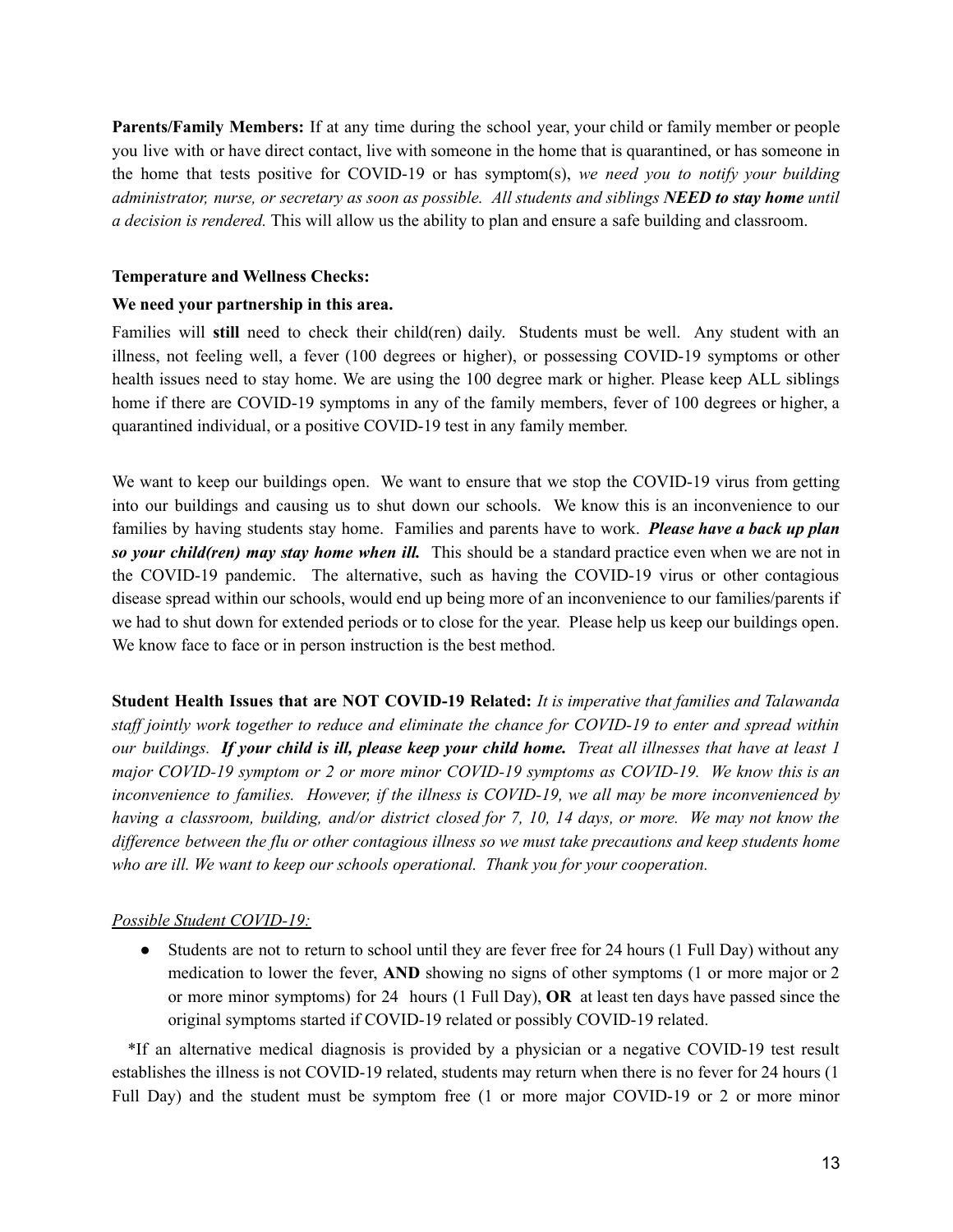# COVID-19 symptoms). *Our nurses with consultation and direction from the health department will make the final decision.*

- Temperatures must be checked prior to returning to school.
- If a student tests positive for COVID-19, they and their families will be quarantined for 7-10-14 days or longer. The Butler County Health Department (with help from TSD) will perform all contact tracing. BCHD will determine when or if a quarantine or isolation is needed.
- If it is COVID-19, the Health Department will determine when students and staff may return to school.
- To return to school the child must be transported to school by the parent and must be checked by the school nurse.

#### *Student Illness at School During the School Day:*

- Talawanda nurses will treat all students. Parents/Family Members will be contacted pending illness, treatment, and decision.
- Students with symptoms and/or fever will be isolated in a monitored care room.
- Students with fevers or other symptoms will be required to wear a mask (provided by the nurse) until the student is picked up from school by the parent/guardian.

#### *Parents/Family Members will be required to pick up their child immediately.*

\*Please have a plan b ready so that if the parents are working, can't take time off, or work more than 30 minutes away to have an emergency contact person who can come and transport the student.

#### *Procedures for a possible COVID-19 case*

- If a student presents at school with possible symptoms, the student will be sent to a monitored care room for isolation and have limited contact.
- District/School nurse or staff will conduct a health screening.
- The Nurse/Designated Staff may provide and require the student to wear a mask.
- Parents/Guardians will be notified to pick up their child immediately.
- Parents/Guardians should notify their pediatrician office immediately and follow their instructions.
- Districts/Schools will notify the Health Department .
- If the student tests positive for COVID-19, the parent must notify the District/School and school and health department will assist in any unmet needs.
	- Districts/Schools will work with the Health Department to determine how/when students may return to school.
- If the student tests negative for COVID-19:
	- Students must be fever free (without medication) for 24 hours.
	- Students must be free of any symptom of an illness that can be spread to others.
	- Students must not have any of their family members that they live with test positive, be quarantined, or have COVID-19 symptoms.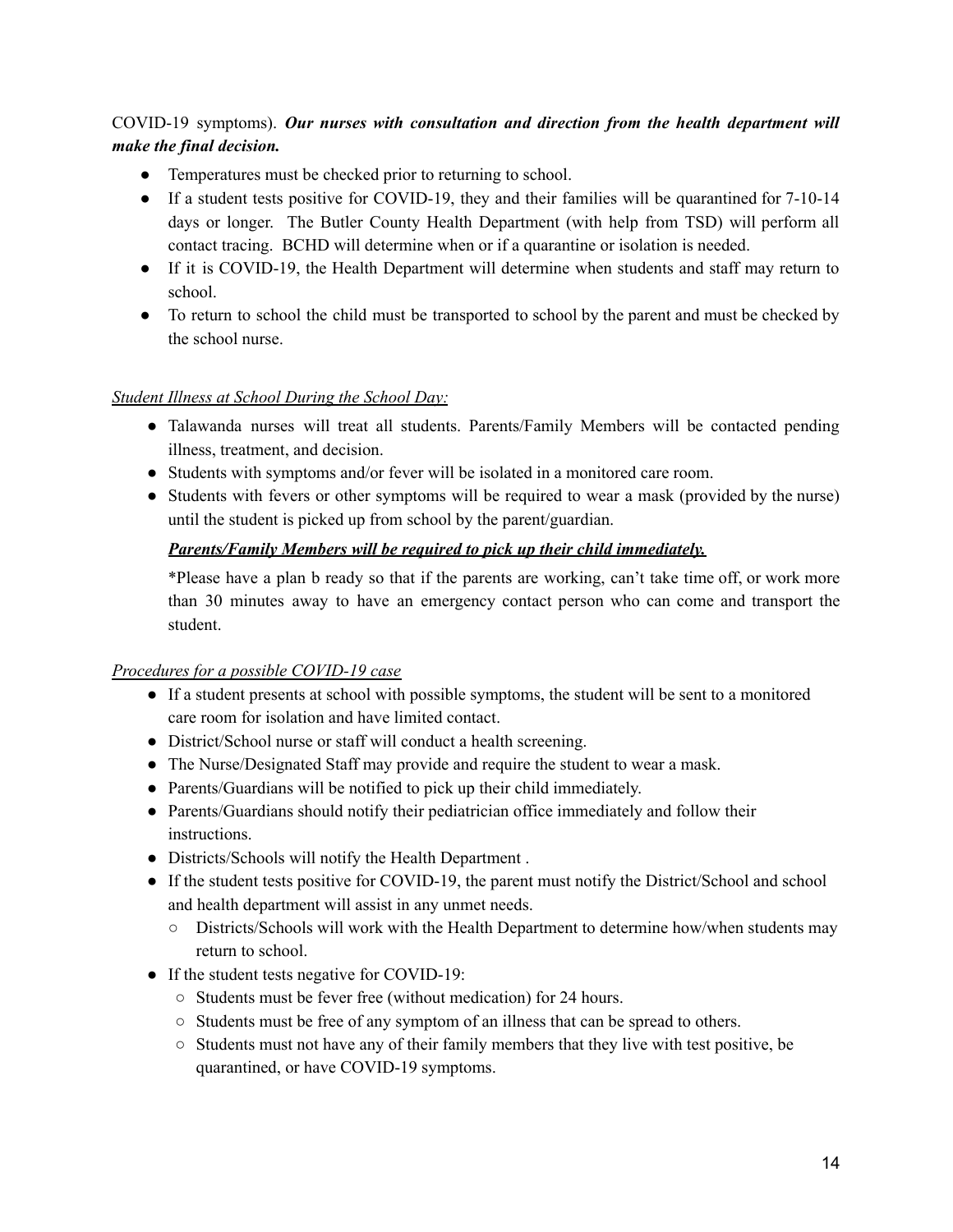- Alternative diagnosis, negative COVID-19 result, or other documentation needs to be communicated with the school nurse or designated staff member to help make the final decision or a change to the original decision.
- The Health Department in conjunction with TSD will conduct contact tracing for ALL positive COVID-19 cases.
- The Health Department will determine when staff or students may return to school.

# If a student or staff member has a family member (living in the same house) that has tested positive for COVID-19 or has been advised by a physician or Butler Co. Health Dept. official to self-quarantine due *to COVID-19:*

- Students and staff may not enter the school building.
	- $\circ$  Students who do not have symptoms may work at home or make up the work when they are well. Same procedure for when students are absent for short or long term.
- Staff members will notify the principal or immediate supervisor. Parents must contact the school.
- The District/School will work with the Health Department to support students and staff members with any unmet needs.
- Alternative diagnosis, negative COVID-19 result, or other documentation needs to be communicated with the school nurse or designated staff member to help make the final decision or a change to the original decision.
- The Health Department will provide guidance as to when the student or staff may return to work.

# *Possible Symptoms of COVID-19:*

Symptoms may appear 2-14 days after exposure to the virus. People with these symptoms may have COVID-19:

Major Symptoms:

- ❏ Fever or chills
- ❏ Cough
- ❏ Shortness of breath or difficulty breathing
- ❏ Fatigue
- ❏ Muscle or body aches
- ❏ Headache
- ❏ New loss of taste or smell
- ❏ Congestion or runny nose
- ❏ Nausea or vomiting
- ❏ Diarrhea

Minor Symptoms:

- ❏ Sore Throat
- ❏ Fatigue
- ❏ Cold like symptoms

#### *Look for emergency warning signs for COVID-19. If someone is showing any of these signs, seek emergency medical care immediately:*

- ❏ Trouble breathing
- ❏ Persistent pain or pressure in the chest
- ❏ New confusion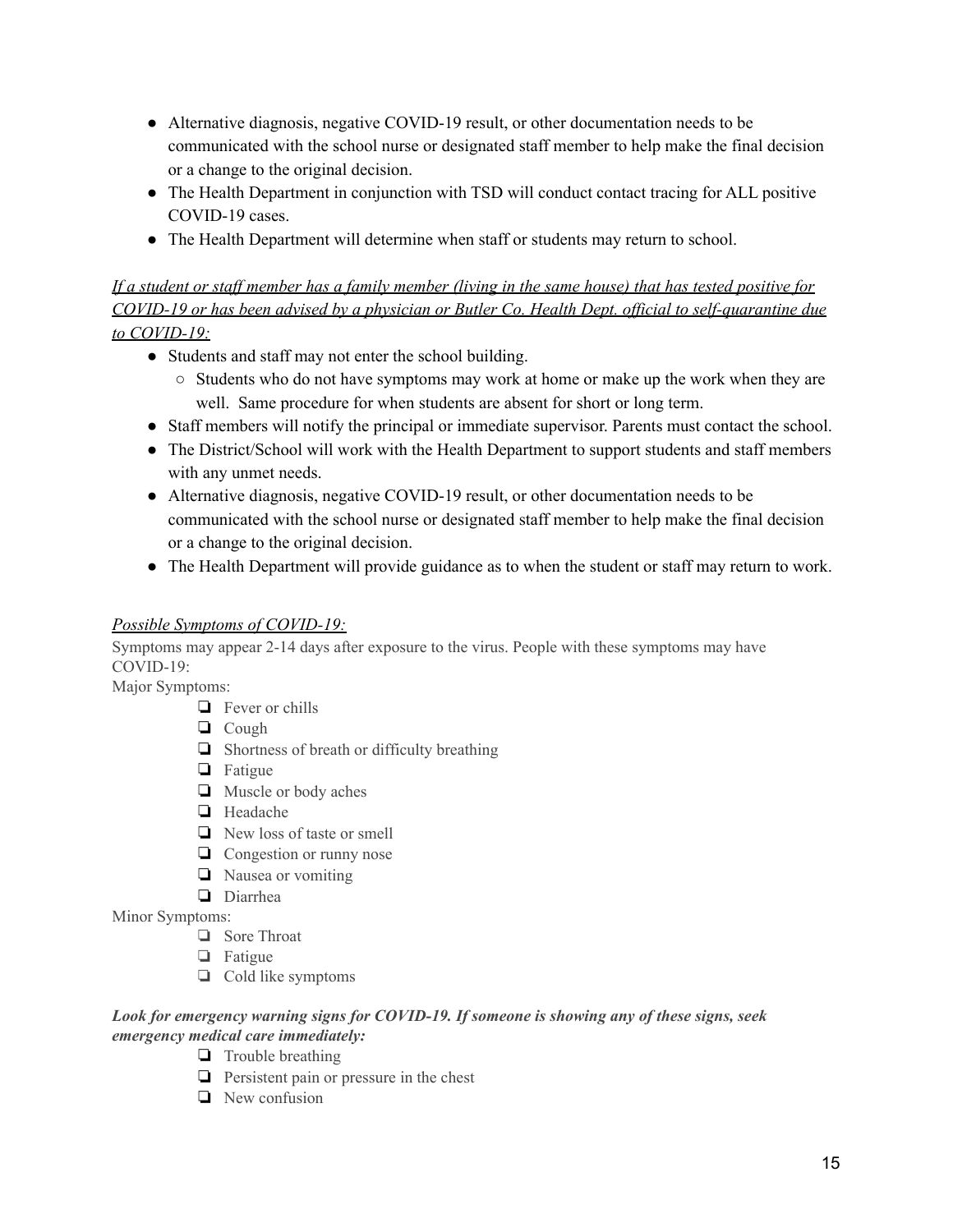- ❏ Inability to wake or stay awake
- ❏ Bluish lips or face

*Call your medical provider for any other symptoms that are severe or concerning to you.*

#### **Staff Health Issues that are NOT COVID-19 Related:**

- Staff should do a wellness check each day before school.
- Staff will go home/not come to school if there are any COVID-19 symptoms or a fever.

#### *Possible Staf COVID-19:*

Staff are not to return to school with temperatures greater than 100 degrees for 24 hours (1 Full Day) without any medication to lower the fever, **AND** improvement of all other symptoms for 24 hours (1 Full Day), **OR** at least ten days have passed since the original symptoms started if COVID-19 related or possibly COVID-19 related.

\*If an alternative medical diagnosis is provided by a physician or a negative COVID19 test result establishes the illness is not COVID-19 related, students may return when there is no fever for 24 hours (1 Full Day) and the student must be symptom free (1 or more major COVID19 or 2 or more minor COVID19 symptoms).. *Our nurses with consultation and direction from the health department will make the final decision.*

- Temperatures and wellness checks should be conducted prior to coming to school..
	- \*If a staff tests positive for COVID-19, they and their families will be quarantined for 7-10-14 days or more. The Health Department (with help from TSD) will perform all contact tracing.
- Masks are optional for staff UNLESS the Governor, legislator, Ohio Health Department, Butler County Health Department, Board of Education or other local entity makes a different decision/requirement.

# \**Our nurses with consultation and direction from the health department will make the final decision for staf too.*

If a staff member presents with possible symptoms BEFORE school:

- The staff member will notify the principal or immediate supervisor of illness.
- The staff member will stay home and not come to school.
- The staff member will notify their primary physician office and follow their instructions.
- The District/School will notify the Health Department.
- If it is COVID-19, the Health Department will determine when students and staff may return.

If a staff member presents with possible symptoms DURING school:

- The staff member will notify the principal or immediate supervisor.
- The staff member will leave the school.
- The staff member will notify their primary physician office and follow their instructions.
- The District/School will notify the Health Department.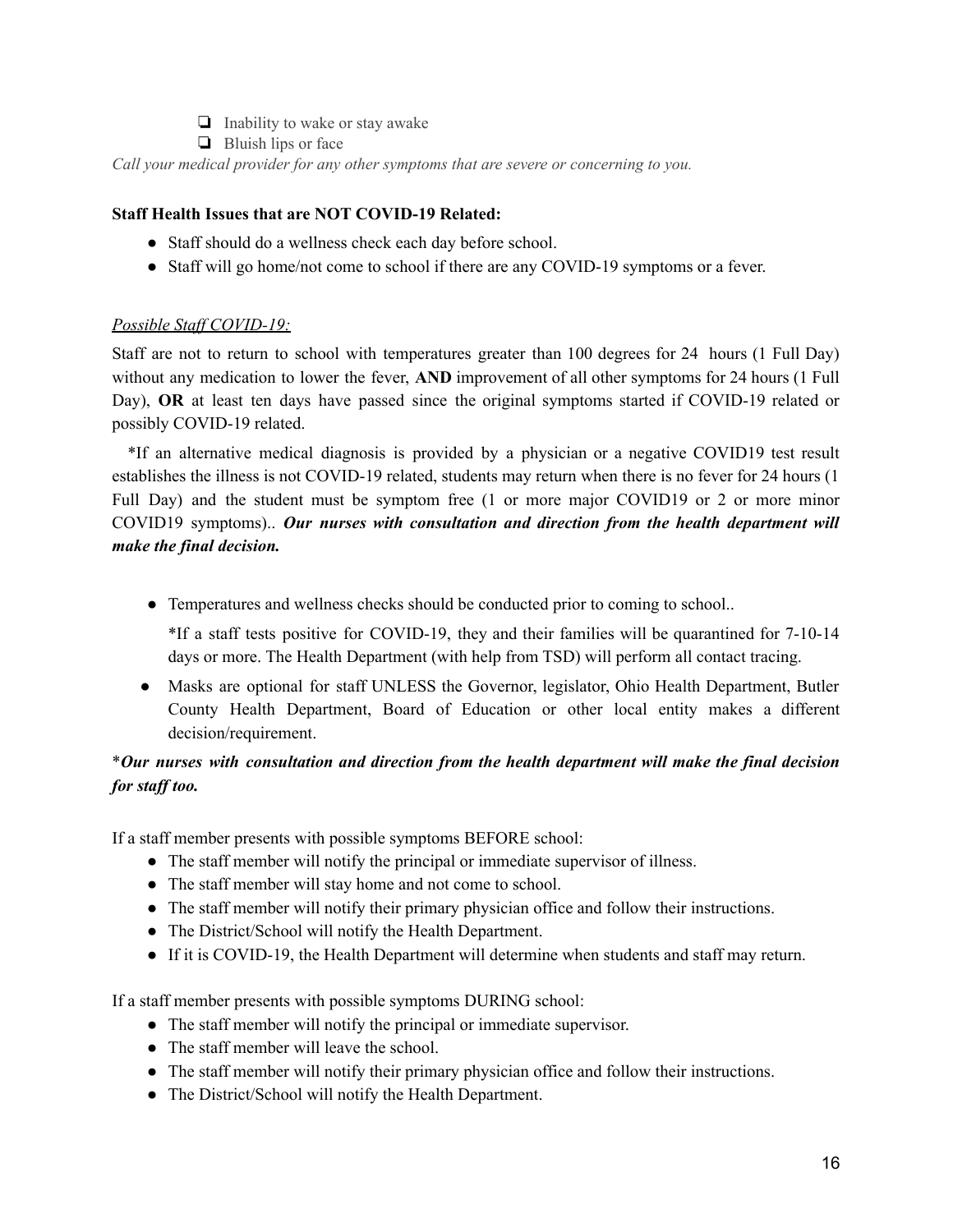- The Health Department will determine when students and staff may return.
- Administrators will arrange coverage of students, classrooms, or other areas/duties.

If the staff member tests positive for COVID-19, the Health Department will notify the District/School and assist in any unmet needs.

- Districts/Schools will work with the Health Department to determine how/when staff members may return to school.
- The Health Department will (with help from TSD) conduct contact tracing for ALL positive COVID-19 cases.
- The Health Department will determine when students and staff may return.

If a student or staff member has a family member (living in the same house) that has tested positive for COVID-19, has someone in the household with COVID-19 symptoms, or has been advised or ordered by a physician or Health Department official to self-quarantine due to COVID-19:

- Students and staff may not enter the school building.
	- Students may work from home or make up work as usual with an absence.
- Staff members will notify the principal or immediate supervisor.
- The District/School will work with the Health Department to support students and staff members with any unmet needs.
- If an alternative medical diagnosis is provided by a physician or a negative COVID-19 test result establishes the illness is not COVID-19 related, staff may return when there is no fever for 24 hours (1 Full Day) and the staff must be symptom free (1 or more major COVID-19 or 2 or more minor COVID-19 symptoms).. *Our nurses with consultation and direction from the health department will make the final decision.*
- The Health Department will determine when students and staff may return.

# **Food Service:**

- Talawanda will offer food service. Logistics will be determined by each building in compliance with Health Department based on:
	- Limiting capacity as much as possible while providing as much social distance as possible.
	- Having less student contact with food items as much as possible.
- Encourage students to social distance within the cafeteria.
- Tables will be wiped down between school meal groups.
- Parties will not be allowed.
- Qualified meals will be free through the end of the 2021-22 school year for ALL students..
- There will no longer be meals provided to families at home UNLESS COVID19 infection rates and mandates occur. If Talawanda is closed, we will communicate our ideas for food service.

#### **Classroom Occupancy and Information:**

● Students will sit as far apart as possible. 6 feet of social distancing between desks *will not* occur due to the limited sizes of the classrooms. Most students will be spread apart 2 to 3 feet within a classroom. This will be based upon the size of the classroom and also instruction needed. Some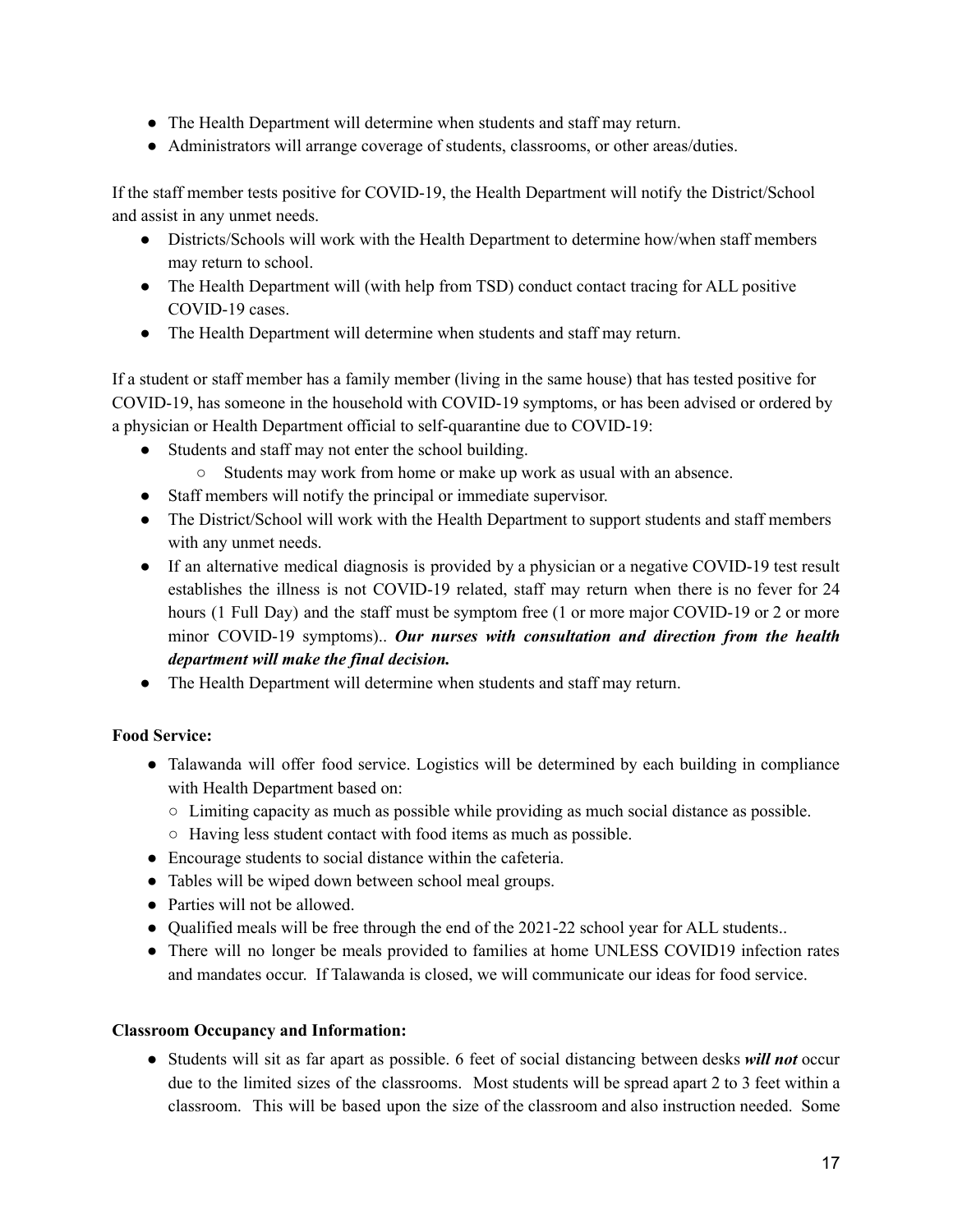students will require 1:1 or small group instruction.

- Classroom occupancy will be determined based on each individual circumstance with the maximum amount of safety considerations possible.
- Face coverings are **Optional** for all students. However, a final decision has not been made. This plan will be updated in July (after it is submitted) based upon COVID19 and the ability for students under age 12 to be vaccinated.
- School employees will be **Optional** to use a face covering when they are within six feet of students.
- Families will need to provide their own optional masks. We *highly encourage all students to* have at least 2 masks per day if these students wish to wear masks. If students are required to *wear masks, families will be required to supply those masks..*
- Individual buildings have developed, implemented, and shared their safety procedures and protocols. Please contact the building or teachers for more information.
- Students will be encouraged to maintain social distancing at all times.
- *Due to having students and staf return, it is not possible to guarantee that COVID-19 won't spread.* **We need everyone to partner with us to make our schools as safe as possible.** The Board has mandated masks for all 3 elementary buildings, and left masks as optional for secondary school. In-person learning during this pandemic does come with risks.
- Talawanda will have the classrooms cleaned every evening...
- Spacing is an issue due to the building designs, number of students, and number of classrooms. We will do our best to space students and staff apart as much as possible.

#### **Building and Space Issues during COVID-19:**

- Lounges and workrooms may have limited occupancy to being closed.
- Staff who are not vaccinated need to social distance as much as possible at all times.
- Staff will attempt to minimize the amount of people upon request in meetings and gatherings (i.e. can utilize Google Hangout or Zoom meetings)

#### **Remote Online Learning or In Person Learning DURING WORST CASE SCENARIO:**

- Talawanda will NOT offer Remote Online Learning for the 2021-22 School Year unless there is a change in the COVID-19 mandates and infection rates.
- If there is a worst case scenario where Talawanda is closed and/or COVID-19 cases spike, Talawanda may offer remote learning for parents who do not wish to or can't send their child to school. The administration would send additional information to families and students if this worst case scenario occurred.
- Families will need to make a choice and stick to the choice if options are made available due to a worst case scenario..

Note: Students will not be permitted to come in and out of remote learning or other options during a worst case scenario. Students will stay in the program as per the decision made by the parent of each child during the Worst Case Scenario.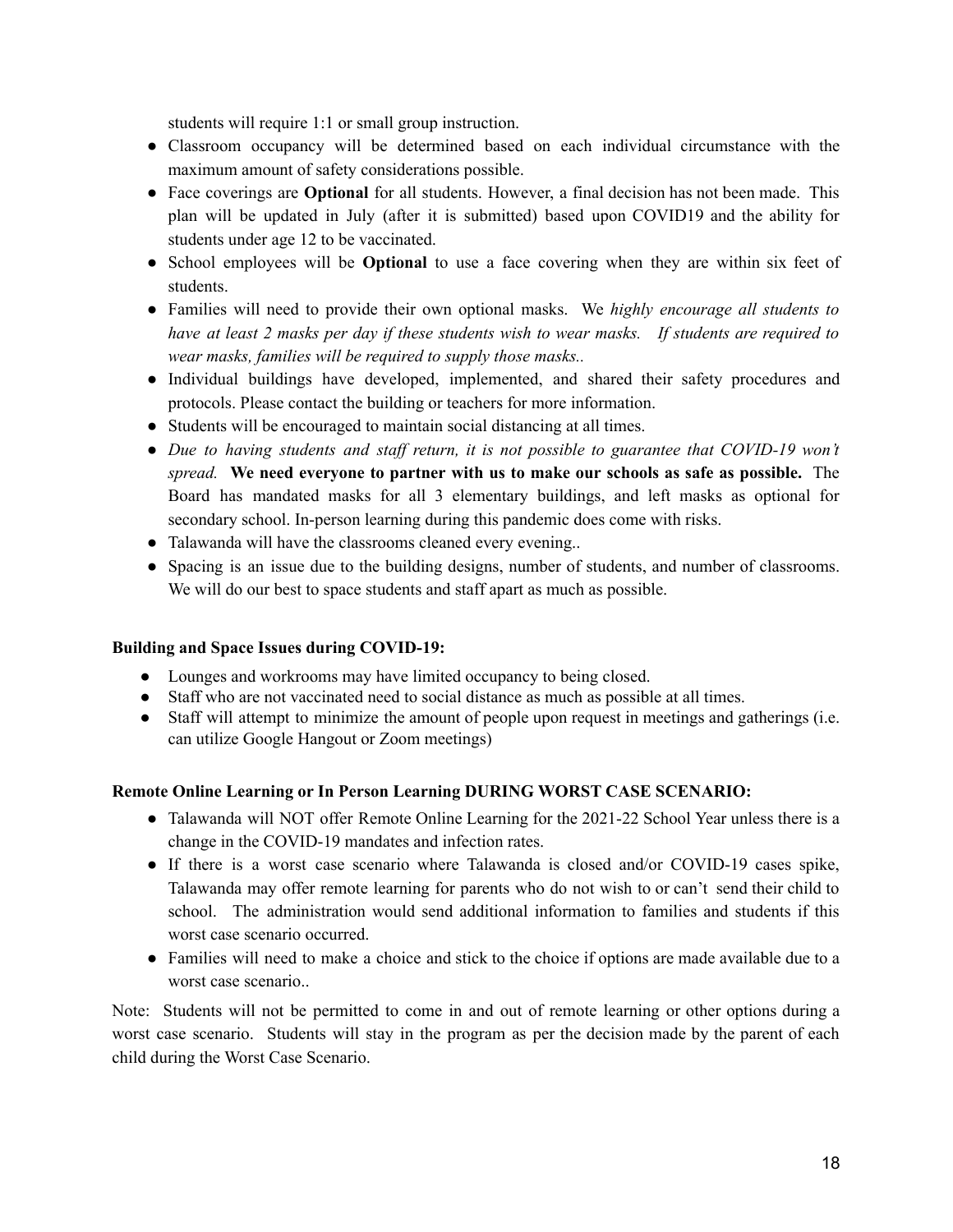#### **Visitors/Volunteers/Lunches/Parties with Students:**

- Talawanda School District will limit visitors, volunteers, lunches with students, and parties. Principals and administration will make all final decisions.
	- Safety protocols such as wellness checks will be implemented for all visitors.
- A visitor health screening checklist (Sample Appendix A & Appendix B) will be done for any visitor.
- Substitute teachers will be trained on District/School Safety procedures and will be expected to follow all current safety procedures implemented by the District/School.
- Parties will not be allowed.

# **\*UPDATE-The TSD Board of Education will change to "STRONGLY RECOMMENDS" masks indoors at all schools for students, staff, and visitors effective March 1, 2022. The Superintendent will review COVID-19 information and make additional decisions based upon COVID-19 infection rates, and health mandates. The CDC no longer requires wearing masks on school transportation also effective 3/1/22.**

#### **Transportation**

- Talawanda will allow two students per seat and in some instances three students if the children are younger and therefore smaller.
- We will attempt to seat siblings together.
- Seating charts are recommended to assist with contact tracing if that is needed.
- In the event state policies require school districts to use alternative schedules, Talawanda may adopt minimum requirements for transportation to reduce the number of students who are eligible for school district transportation.
- Buses will be cleaned at least two times a day (during break and at the end of the day to prepare the bus for the next day's trips).
- If the worst case scenario occurs, students and drivers may be required to wear masks and to socially distance as much as possible.
- Students will **not** be allowed to change buses. Parents/Families will need to establish one pick up and one drop off location. We need to lower the number of students coming into contact with each other as much as possible. We also need to know students on each bus in case contact tracing is needed. We need and want to keep all of our students safe.
- *● Open Enrolled students will NOT be provided bus transportation.*

#### **Typical School Day (DRAFT EXAMPLE):**

● Keeping students and staff safe is the highest priority. Keeping the COVID-19 virus out of the classroom, bus, and building will keep our classrooms, buildings, and district open. This is a partnership between families, students, and staff. Any illness brought into our district could result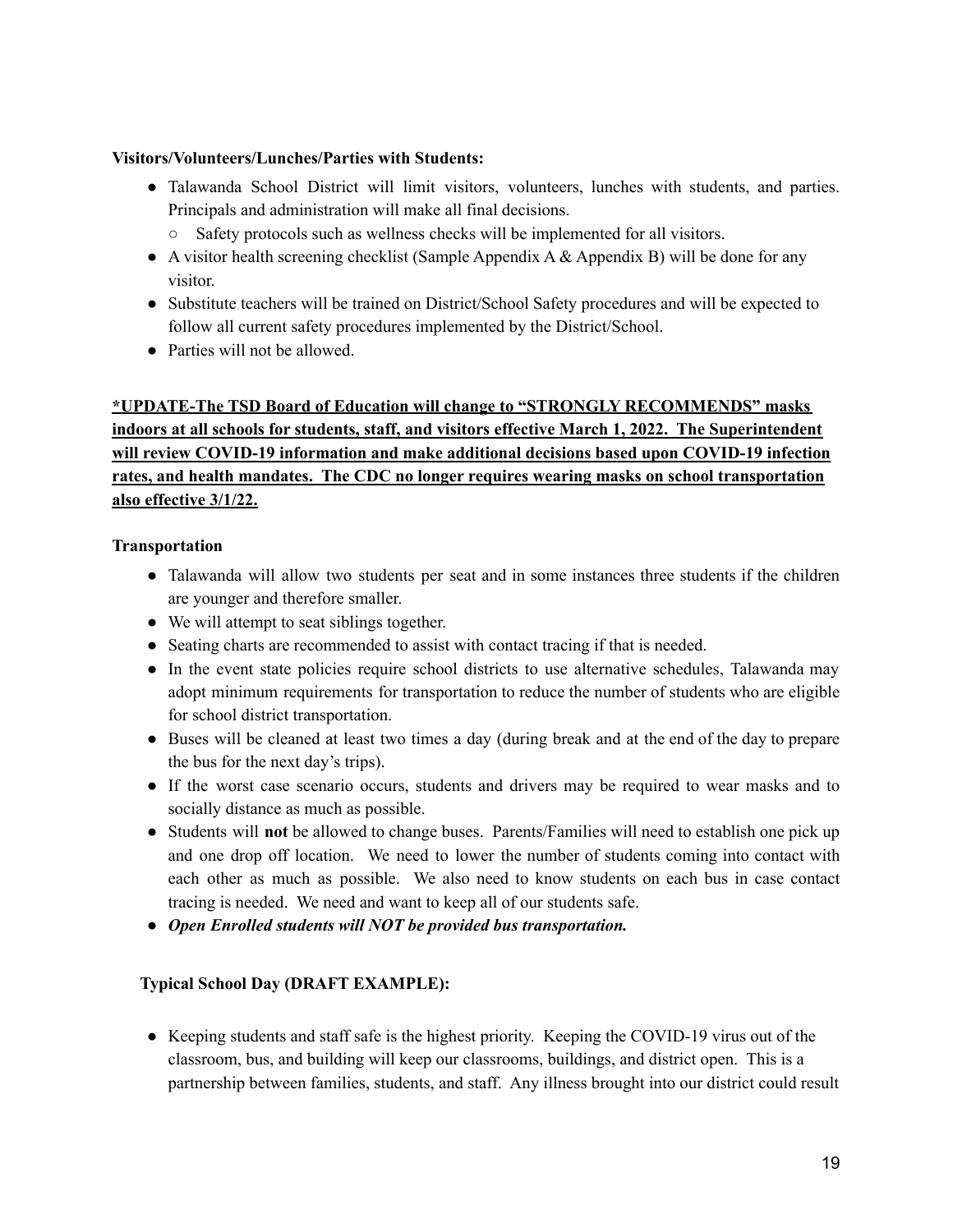in the district/building/classroom closing that results in online instruction. We believe and know FACE to FACE or In-Person instruction is the best. Help us keep our buildings and district open.

- Students will limit movement in their classroom during the day and avoid moving around as much as possible. Note: students will still work in groups and not have 6 feet or more distance between each other.
- Staff will limit movement within the building as much as possible.
- Procedures to move within the building will be established and shared with students.
- Frequently clean high touch areas throughout the school day:
	- Stair handrails
	- Door handles
	- Counters (especially in labs)
	- Desks
	- Tables
	- Chairs
	- Bathrooms
	- Computers (if shared)
	- Books (if shared)
- Cleaning classroom desks and chairs when a new group of students or teacher will be using the room:
	- Students, teachers, staff, and custodians will be asked to clean their own areas before leaving the classroom, work station, or area.
- Extra cleaning after the school day will be done by our custodians to prepare the environment for the next school day.
- Staff will limit community supplies and equipment (library books, lab equipment) as much as possible.
- Consistent use of current cleaning products approved by our district that meet COVID-19 recommendations.

#### **Recess:**

- Talawanda School District will make every effort to maintain consistency with other safety procedures.
- This may mean that districts will limit student access to certain pieces of playground equipment and restrict activities that are "high touch" and difficult to clean or maintain social distancing.
- We will work toward "structured" recess activities such as nature walks that limit students' physical contact with others as needed.
- Students must sanitize their hands after recess.

#### **Field Trips:**

Talawanda may have field trips but has to be approved by the Superintendent or designee. Field trips could result in an exposure or direct contact to COVID19.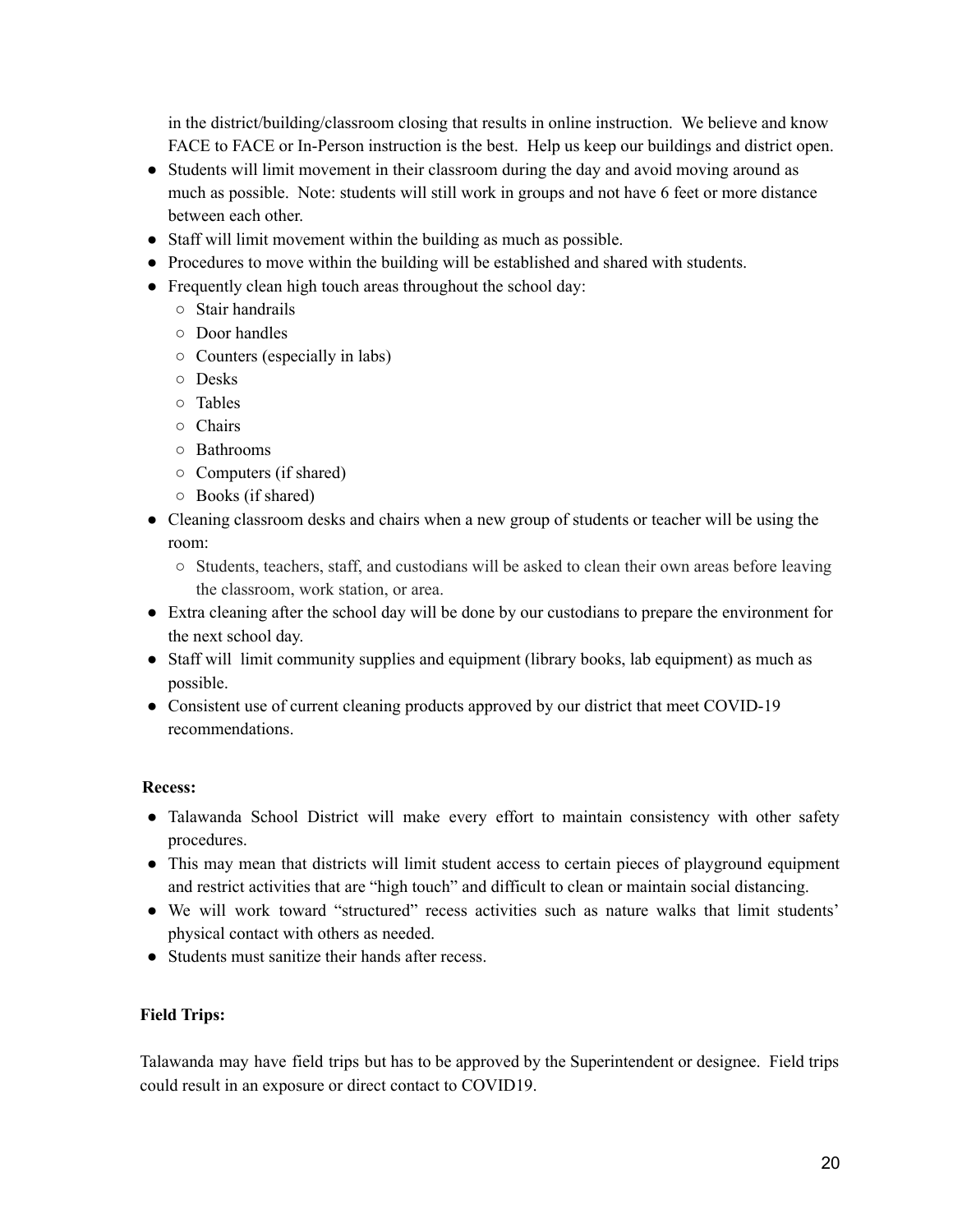#### **Athletics and Extracurricular Activities:**

OHSAA, the Governor, Health Department, and district will provide guidance and recommendations. TSD will follow all required recommendations. Decisions may change throughout the school year. The plan will be to allow activities that meet the criteria established. Social distancing and sanitation will be emphasized. *The administration, nurses, health department, and Athletic Director will make the final decisions.*

Student Athletes and Coaches will be required to complete their own wellness check prior to participation. Student Athletes and Coaches will not participate if the student athlete or coach is ill or not well.

Student Athletes and Coaches will need to report COVID-19 symptoms or a COVID-19 diagnosis to both the Talawanda School District and the Butler County Health Department.

- Contact will be permitted.
- Athletes will try to maintain as much social distancing as much as possible
- Every athlete and coach will be encouraged to use hand sanitizer/wash hands/not touch their own face as well as follow all hygiene protocols at all times..
- Athletes must bring their own water bottle with their name clearly marked. The water fountains may possibly be turned off or not accessible.
- Locker rooms may not be available. A small bag is permitted to carry items needed for training. All personal items must be taken home and cleaned daily. Athletes must disinfect the equipment after every use.
- No spitting, eating seeds or chewing gum during practices and workouts.
- Vulnerable individuals should not participate in any practices or workouts.
- Students who wish to wear an optional mask are encouraged to bring extra masks.

In addition, we will continue to enforce these general guidelines related to our facilities:

- General cleaning and disinfecting will take place daily and in between practices.
- Weight Room equipment will continue to be sanitized after every use. Wipes will be available.
- Sanitation stations will be available at the entry to each facility or practice space. Stations will include hand sanitizer, masks on an 'as need' basis, and disinfecting wipes.
- Wherever possible, traffic patterns for entry, exit, and during training sessions will be established to help maximize social distancing.
- Alumni are not permitted to participate in practices or use school facilities at this time.
- Spectators may be limited based upon OHSAA guidance. Administration will determine the plan.

Thank you for your time. We want to keep all students safe. We know face to face classroom education is the best and most important. While there will be no guarantee to stop COVID-19 from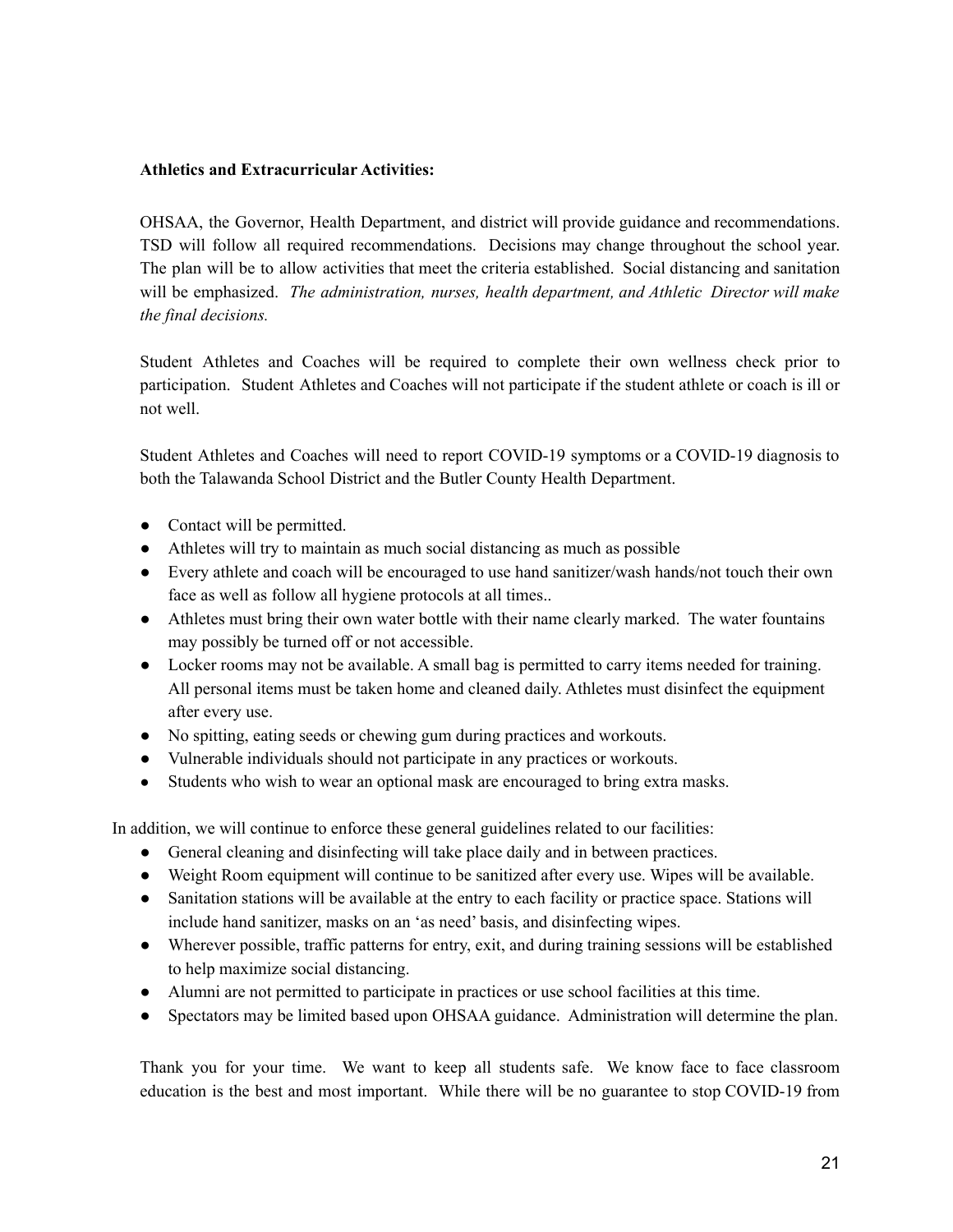entering our buildings and possibly infecting our students and staff, we will do our best to ensure a safe environment as recommended by our Health Department.

#### **Maintenance:**

- 1. Maintenance Department will check and maintain HVAC/Air Handler systems and filter changes to include infra-red air filters and modified handling devices for HVAC/Air Handler systems to ensure increased air circulation and cleaner bacteria-free air flows throughout the school buildings
- 2. Custodian and Maintenance staff will be trained on COVID-19 procedures and cleaning schedules.

#### **Facilities Use:**

Due to the need to keep Talawanda safe and clean, our facilities may limit or prohibit all extra curricular activities and rentals. Any use of or facilities including rentals by outside agencies need to be approved by administration with the guarantee that COVID-19 procedures and protocols will be adhered to during the usage. We will review the use of the facilities and will adjust this based upon the Governor, OHSAA, Butler Health Department, City of Oxford, Board of Education, ODE, OHSAA, and other agencies. While an initial acceptance to rent or use our facilities, Talawanda School District may alter, change, or end the facility usage at any time. Spectators will be limited. Talawanda Administration will determine.

# **Public Participation/Community Involvement in Use of American Recovery, ESSER, COVID19 Funds**

A SurveyMonkey was sent out to our families and community via social media (Facebook and Twitter), posted on our website, and stated at our Board of Education meeting in June 2021. There were 331 comments, ideas, suggestions, and priorities that were provided in the SurveyMonkey. We also offered time at our June 2021 Board of Education meeting for additional comments that could be made in person or remotely. This plan was developed using the family/community input into the spending of these funds. The funds will be used to pay for facilities, cleaning protocols, staff salaries, mental health supports, academic and social emotional mitigation of learning loss, spacing, HVAC/Air Handler/Air Quality, technology, and supports to open the Talawanda School District to full in person learning for the 2021-22 school year.

#### **Plans Are Subject to Change by TSD: Link to TSD Covid-19 [Webpage](https://www.talawanda.org/resources/covid-19-information-45/)**

All of these terms *may change* pending what occurs with the COVID-19 pandemic. We will notify you of any changes. We will do our best to keep your child safe. There are no guarantees that COVID-19 will not spread. We need your partnership to limit the possibility of the COVID-19 spread.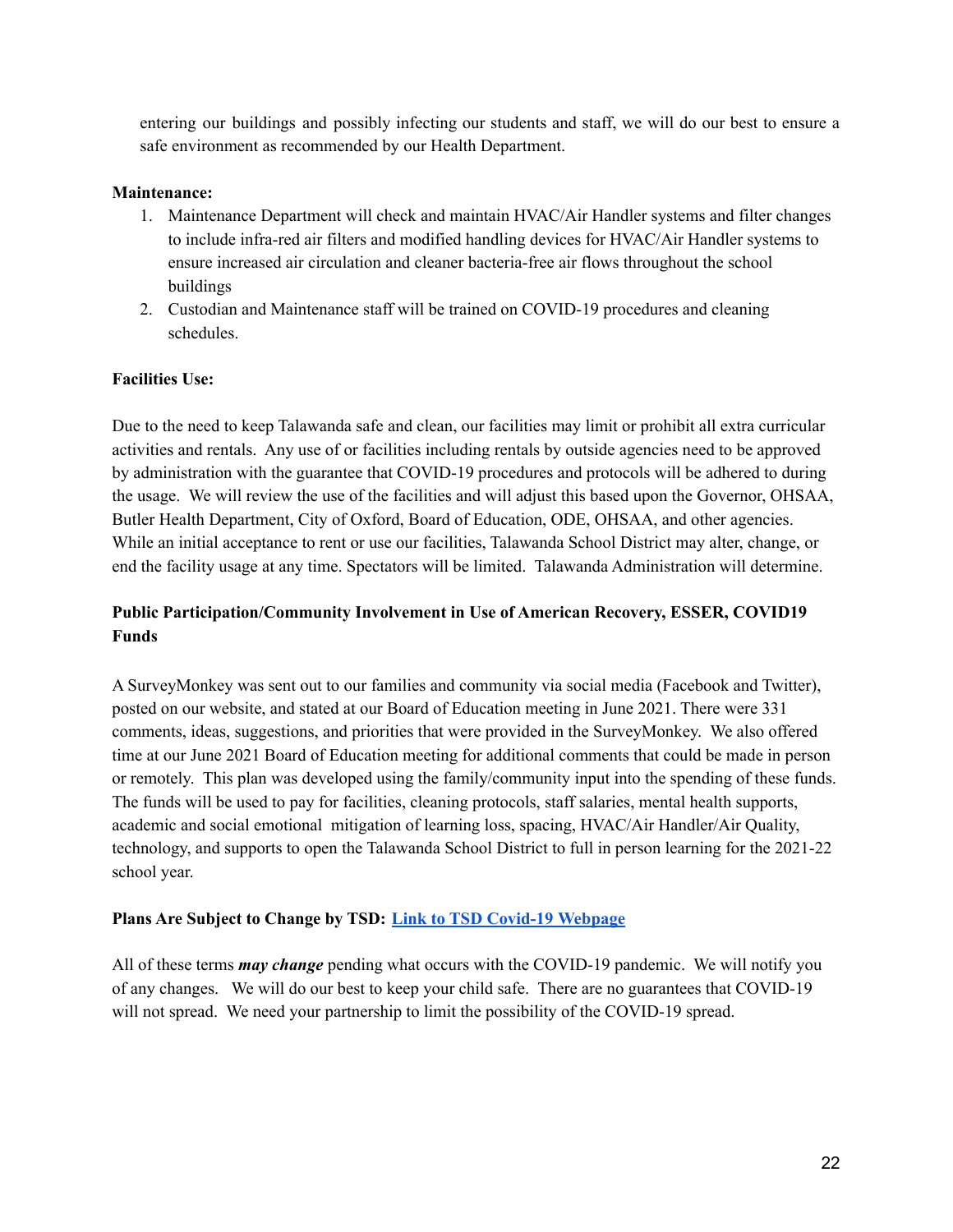#### **Visitor and Employee Health Screening Checklist**

This health screening will be conducted each time employees, students, or visitors enter the building. \*Students and Staff may conduct self screenings at home

\*\*Visitors may be asked these screening questions or asked to complete a checklist on a hard copy

Have you had any of the following symptoms since your last day at work or the last time you were here that you cannot attribute to another health condition?

#### **Please check off if you have any of the following symptoms:**

#### **Do you have:**

\*Symptoms may appear 2-14 days after exposure to the virus. People with these symptoms may have COVID-19:

- ❏ Fever or chills
- ❏ Cough
- ❏ Shortness of breath or difficulty breathing
- ❏ Fatigue
- ❏ Muscle or body aches
- ❏ Headache
- ❏ New loss of taste or smell
- ❏ Sore throat
- ❏ Congestion or runny nose
- ❏ Nausea or vomiting
- ❏ Diarrhea

#### *Look for emergency warning signs for COVID-19. If someone is showing any of these signs, seek emergency medical care immediately:*

- ❏ Trouble breathing
- ❏ Persistent pain or pressure in the chest
- ❏ New confusion
- ❏ Inability to wake or stay awake
- ❏ Bluish lips or face

*Call your medical provider for any other symptoms that are severe or concerning to you.*

# *If you checked of any of the following symptoms, please leave immediately and contact us through phone or email.*

 $\mathcal{L}_\text{max} = \frac{1}{2} \sum_{i=1}^n \mathcal{L}_\text{max}(\mathbf{z}_i - \mathbf{z}_i)$ 

| Date |
|------|
|      |